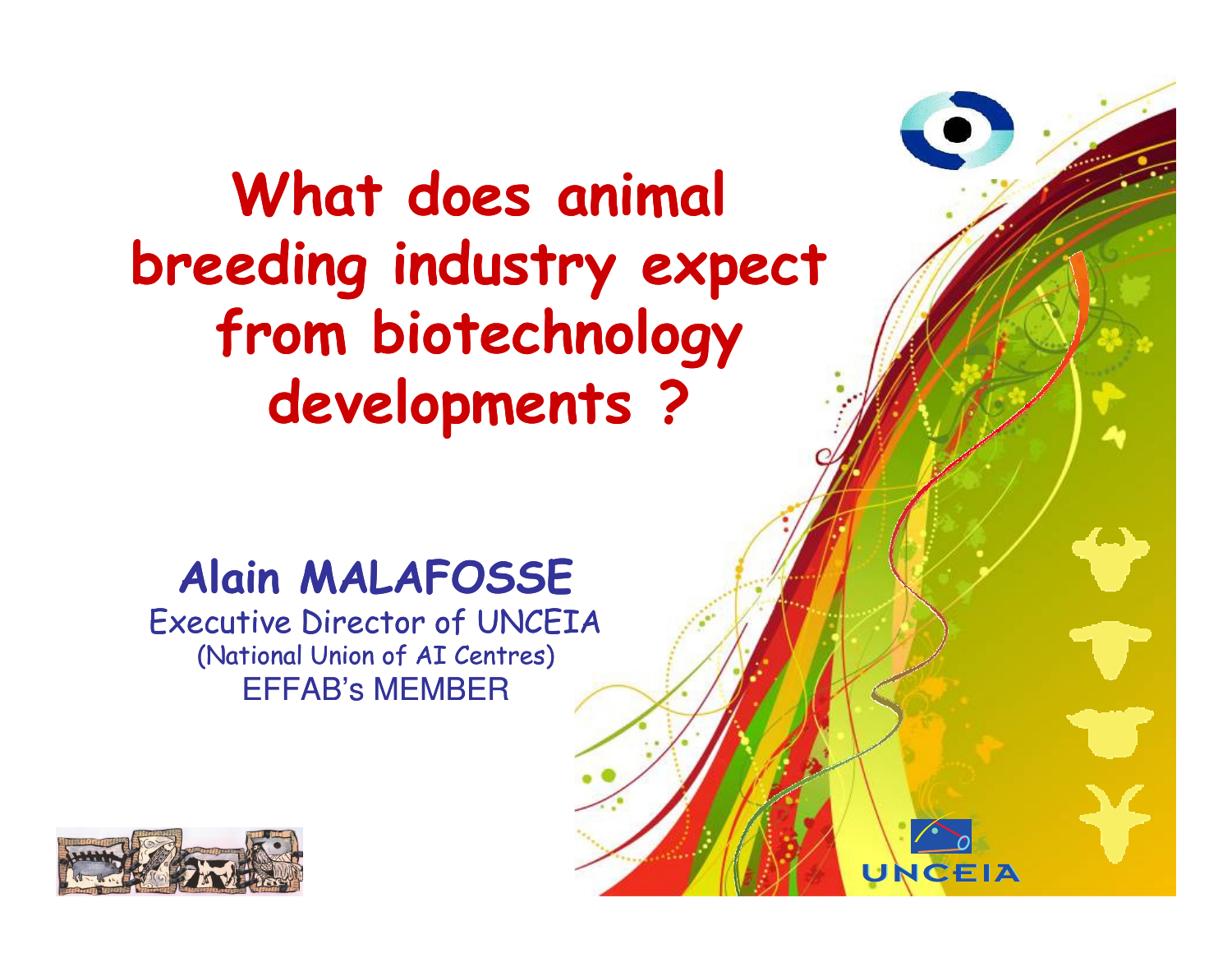

- •**National Union of the French AI companies**
- • **Represents the sector towards National and International bodies, officials Ministry of Agriculture, INRA and professionals: FGE, Technical Institutes.**

*UNCEIA is member of EFFAB (European Forum for Animal Breeders), represents the interests of the industry at COPA- COGECA, ICAR, IETS*

- **Provides services to its members: legal, social, genetics, reproduction, sanitary, educational issues.**
- • **Develop research programmes in genomics and biotechnologies of reproduction (MAS, AGENAE projects), in partnership with research institutes**
- •**40 employees, Turn Over 6 millions Euros.**



**Alain MALAFOSSE Bern**

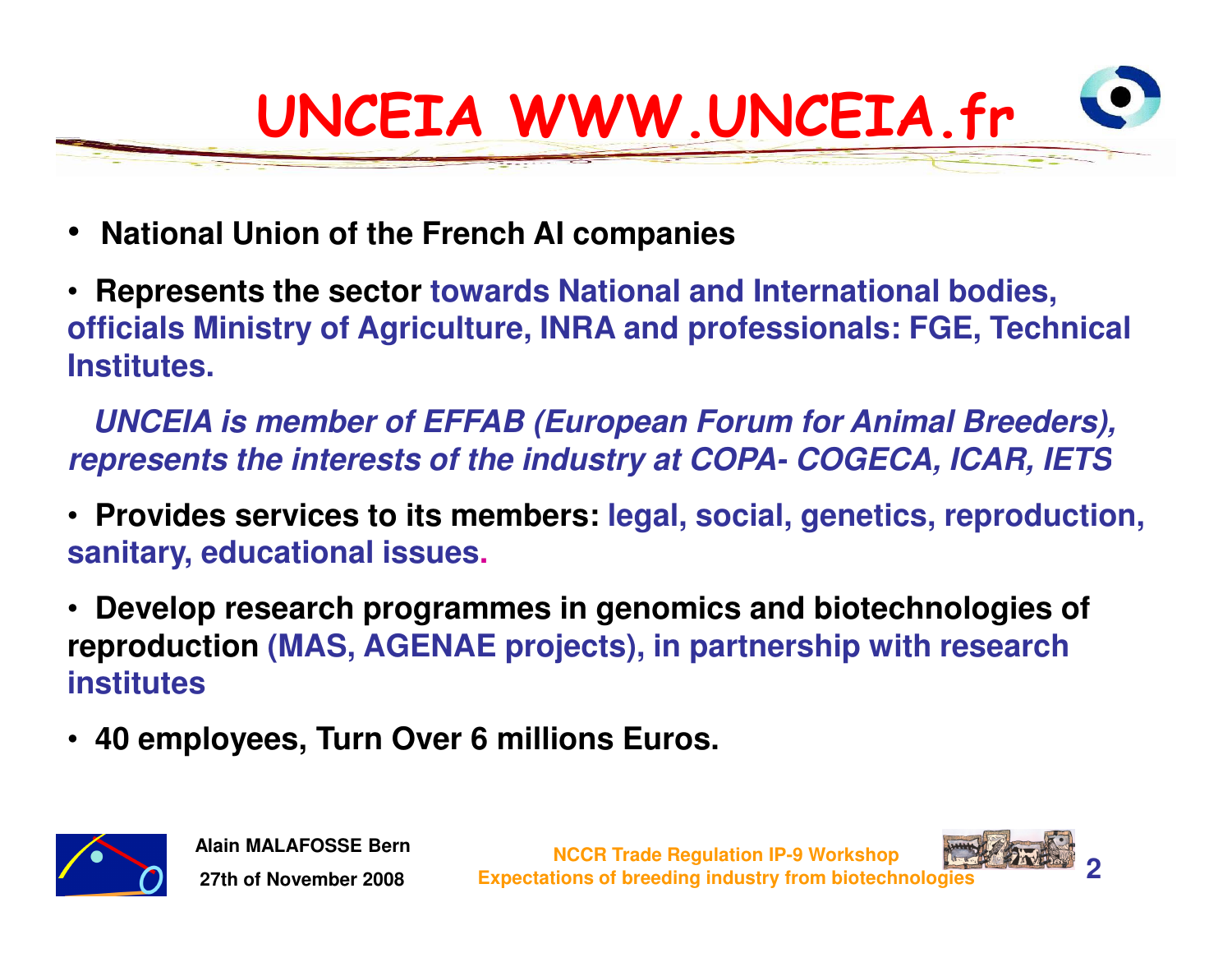**Outlook**



- •**\_What are we talking about?**
	- *What is breeding ?*
	- *What is the breeding industry, how it works?*
- •**\_History of biotechnologies in breeding industry**
- •**\_Current and possible use of biotechnologies in breeding programmes**
	- *Reproduction: dissemination of genetic progress*
	- *Evaluation and selection: creation of genetic progress*
- •**\_Access to gene resources.**
- •**\_Conclusion**





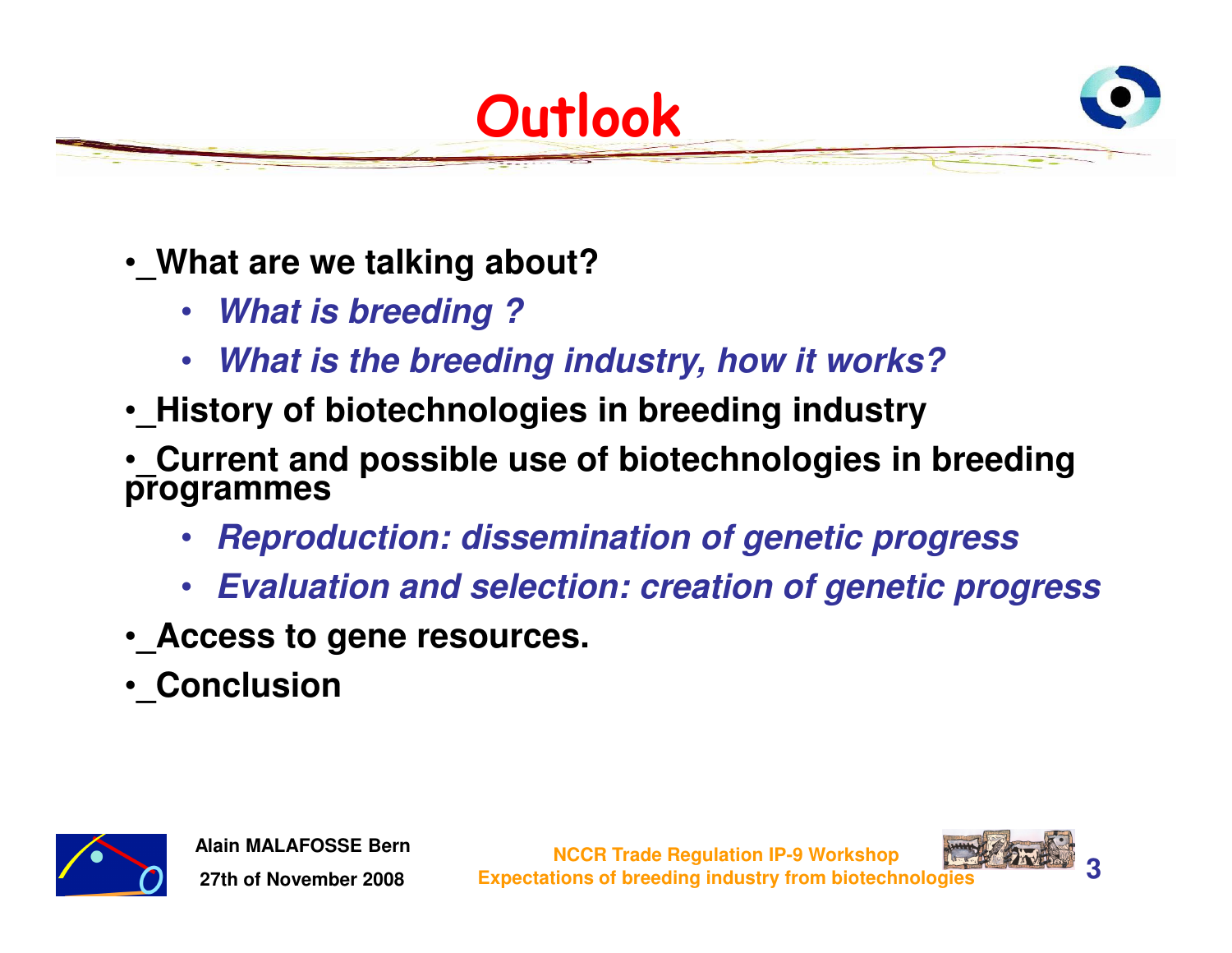# **What is breeding?**



- • **Breeding refers to animal populations (herds, breeds) and not to individuals**
- •**Two dependent processes:**

**Reproduction:** *organisation of replacement of breeding animals of herds with improved progeny, by natural mating, by AI, by ET: dissemination of genetic progress*

**Evaluation and selection:** *definition of traits of economic importance, setting up breeding goal, recording of data to evaluate traits, genetic evaluation, selection programmes: creation of genetic progress*



**Alain MALAFOSSE Bern**

**27th of November 2008**

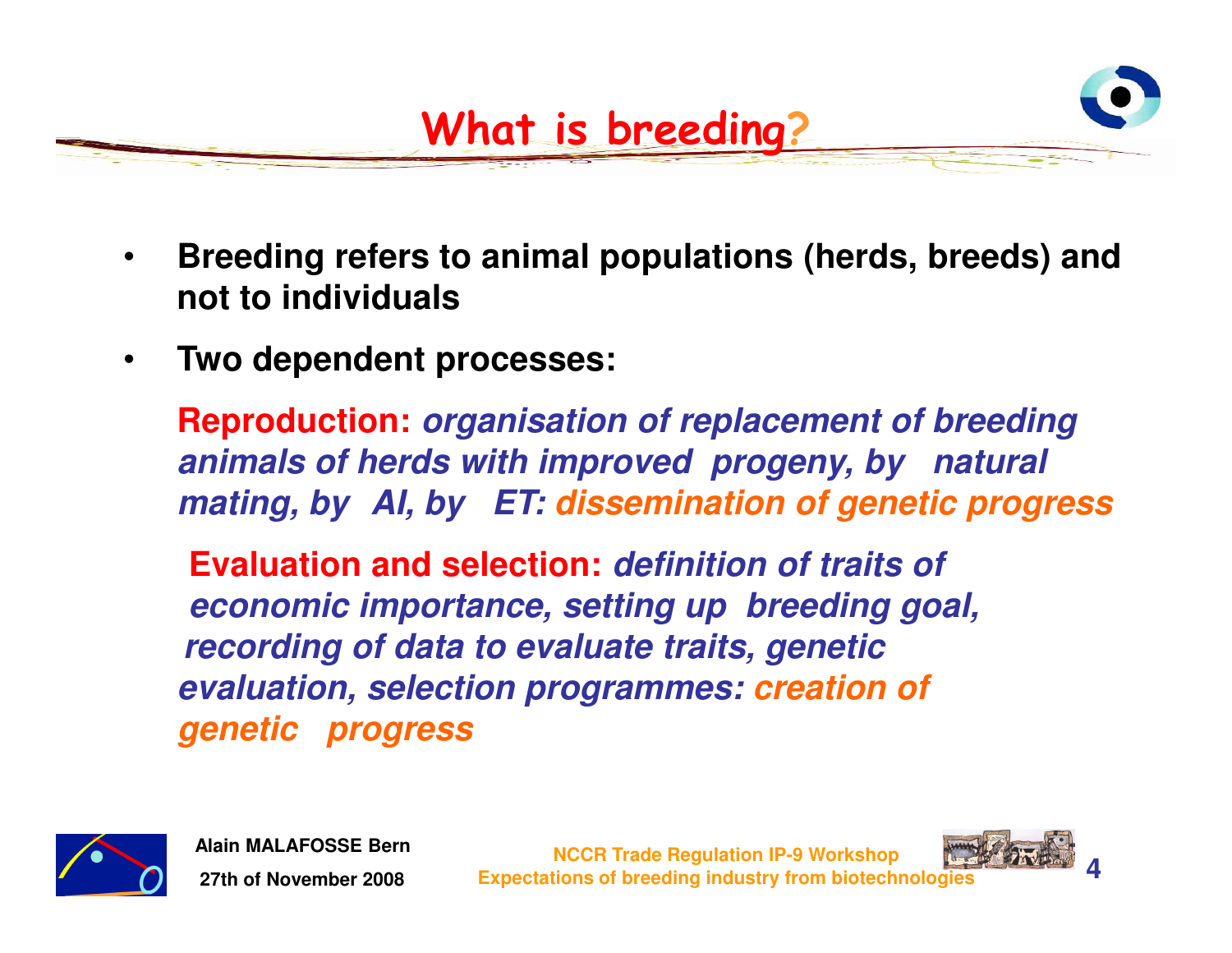

•**Records on animals for traits of economic relevance**

**Recorded traits are simple and synthetic: weights and volumes , measurements, dates, observations, counting, %...for milk production, fat protein contents, mastitis, fertility, carcass weight, growth capacity, feed efficiency, muscle development, scoring etc**

- **Large database to calculate genetic evaluations**
- **Use of genetic variability intra breed**
- **Collective management of decision process at any step, from selection to gene distribution**



**Alain MALAFOSSE Bern**



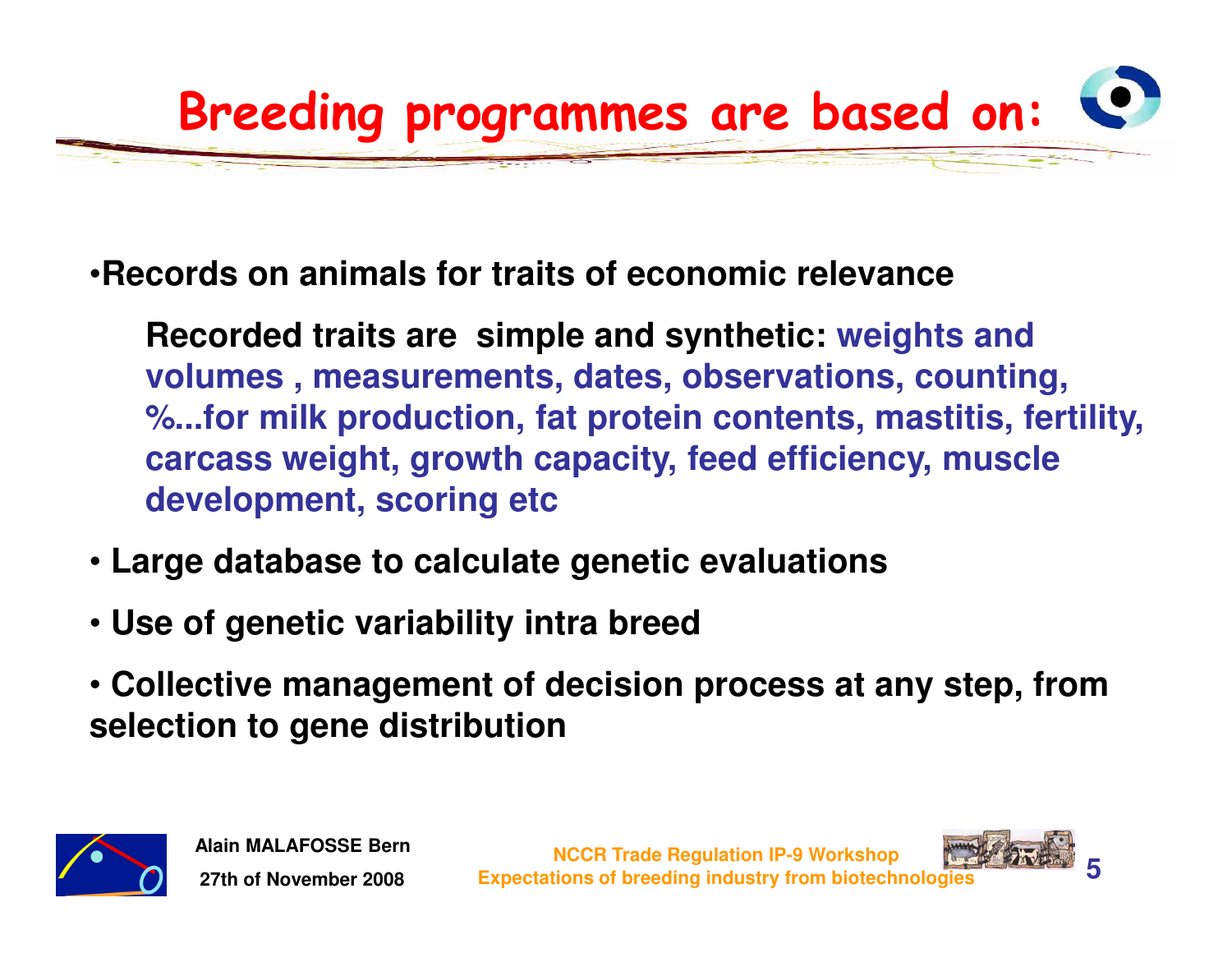

- $\bullet$  **Most selected traits are chosen for the benefit of farmers, that should make a living of animal production**
- $\bullet$  **In Europe, breeding programmes are mostly run by farmers' owned organisations, AI co-operatives, breeding organisations in ruminant and partly in pig breeding.**
- $\bullet$  **New technologies are mostly implemented through the channels of these organisations (AI, ET, IVF,MAS…) and are combined within the breeding programmes**





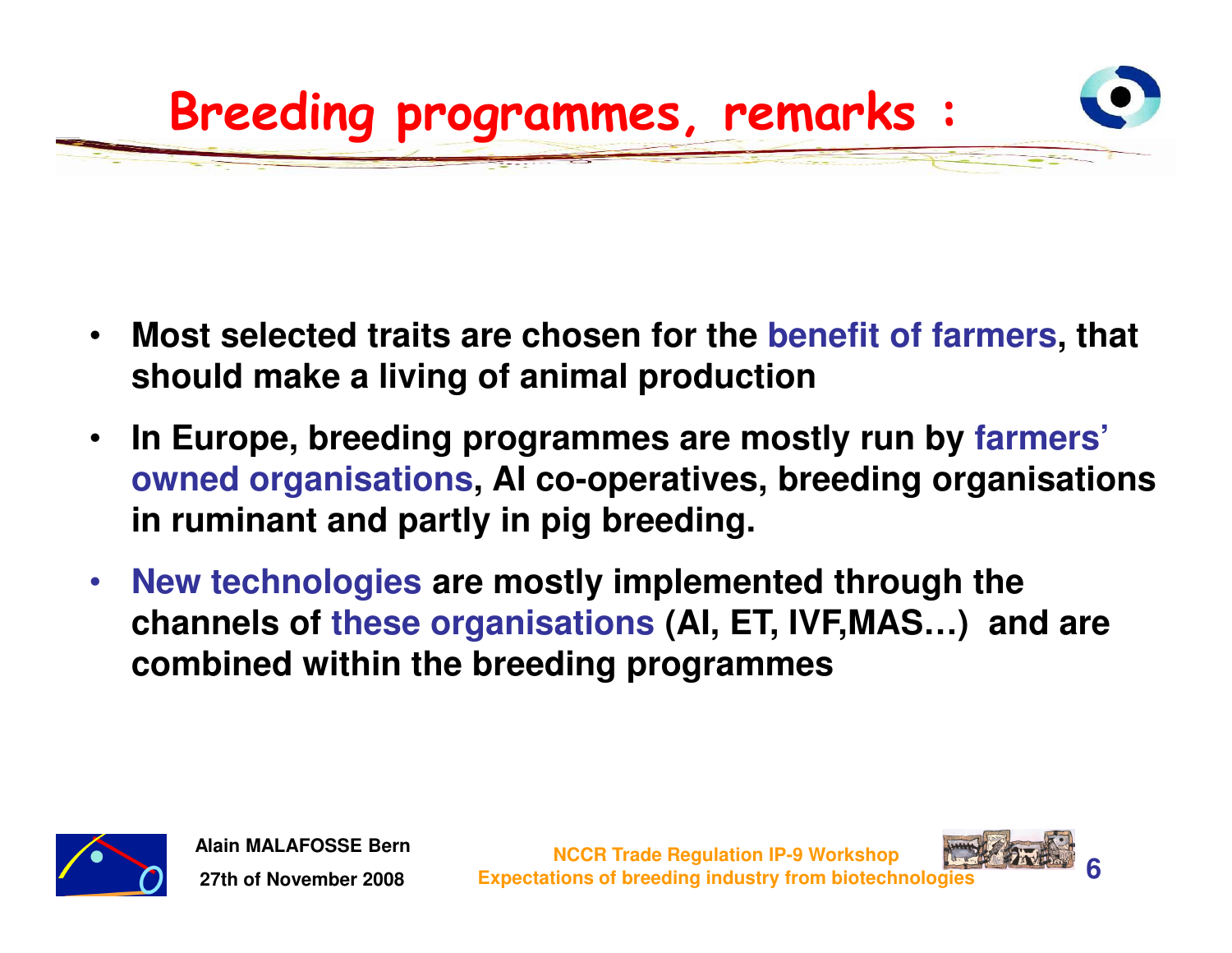

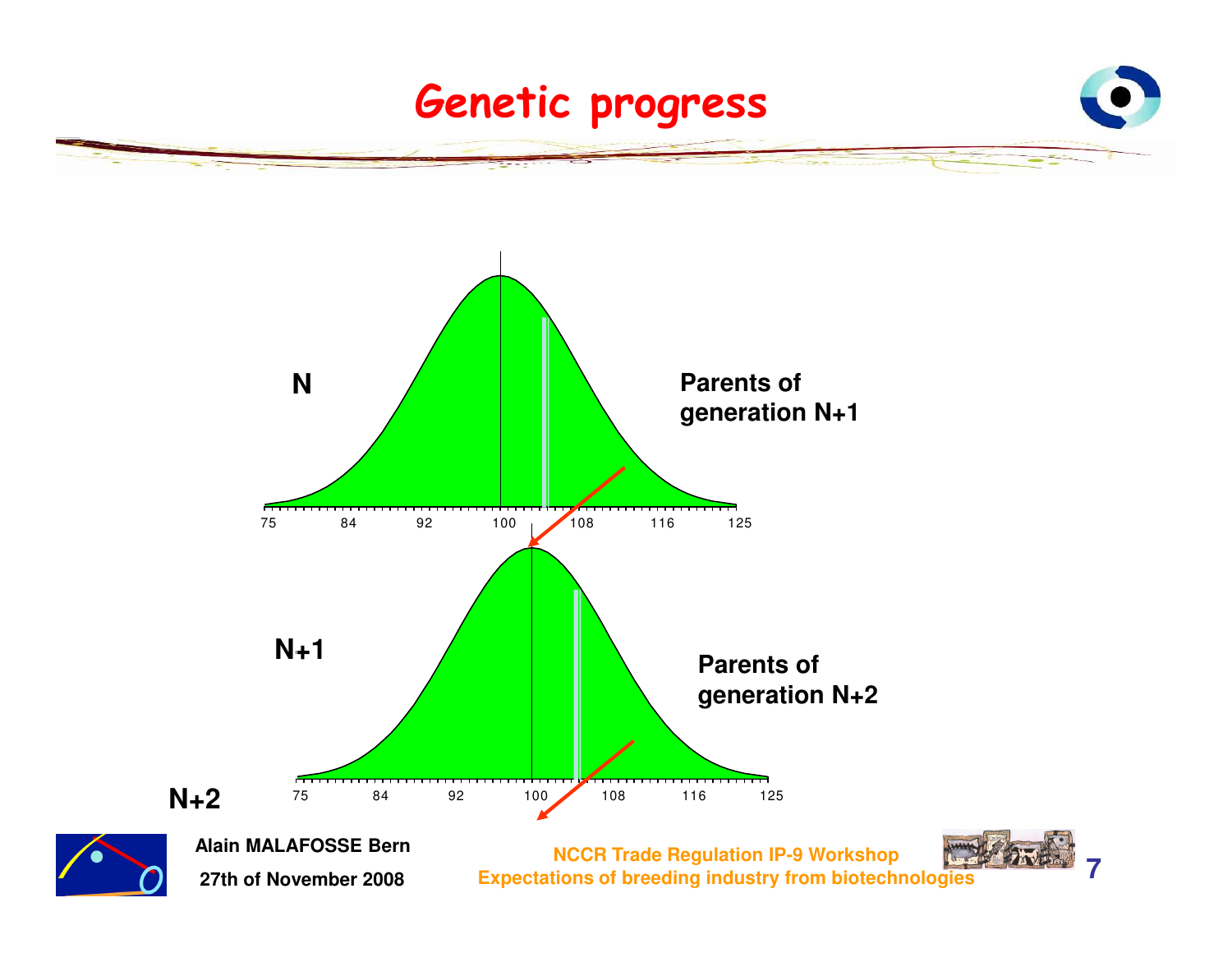### **Estimated breeding values of candidates(EBV= P-E-e)**σ**1. By generation G = i x r x s**∆**Selection intensityComponents of genetic progress Alain MALAFOSSE BernNCCR Trade Regulation IP-9 WorkshopAccuracy of selectionSelection differential2. By yeari**ρ∆**Ga <sup>=</sup>(i x r x s) / T T** : **Generation interval**

**27th of November 2008**

**Expectations of breeding industry from biotechnologies** 

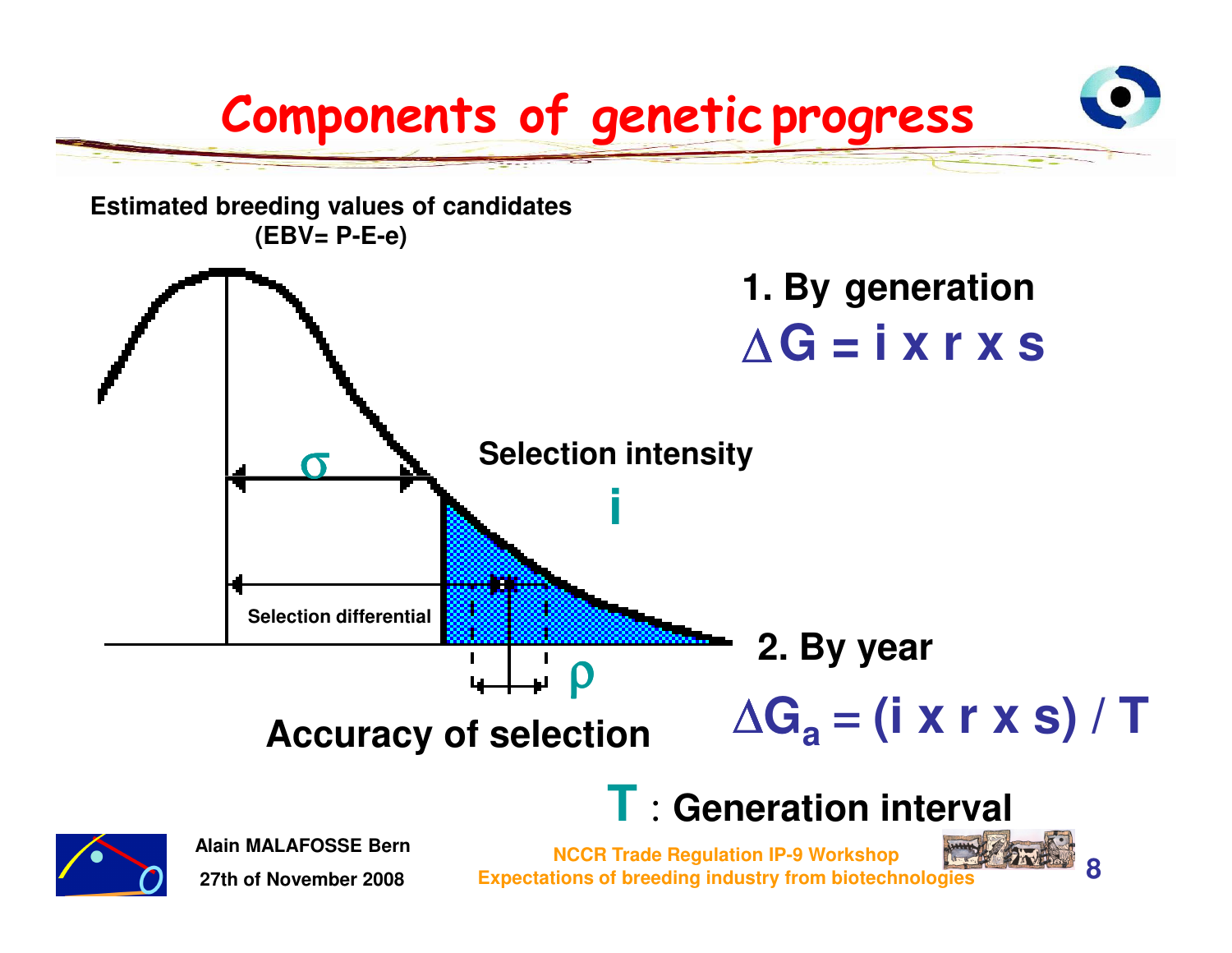

### **Herd self replacement: ruminants**

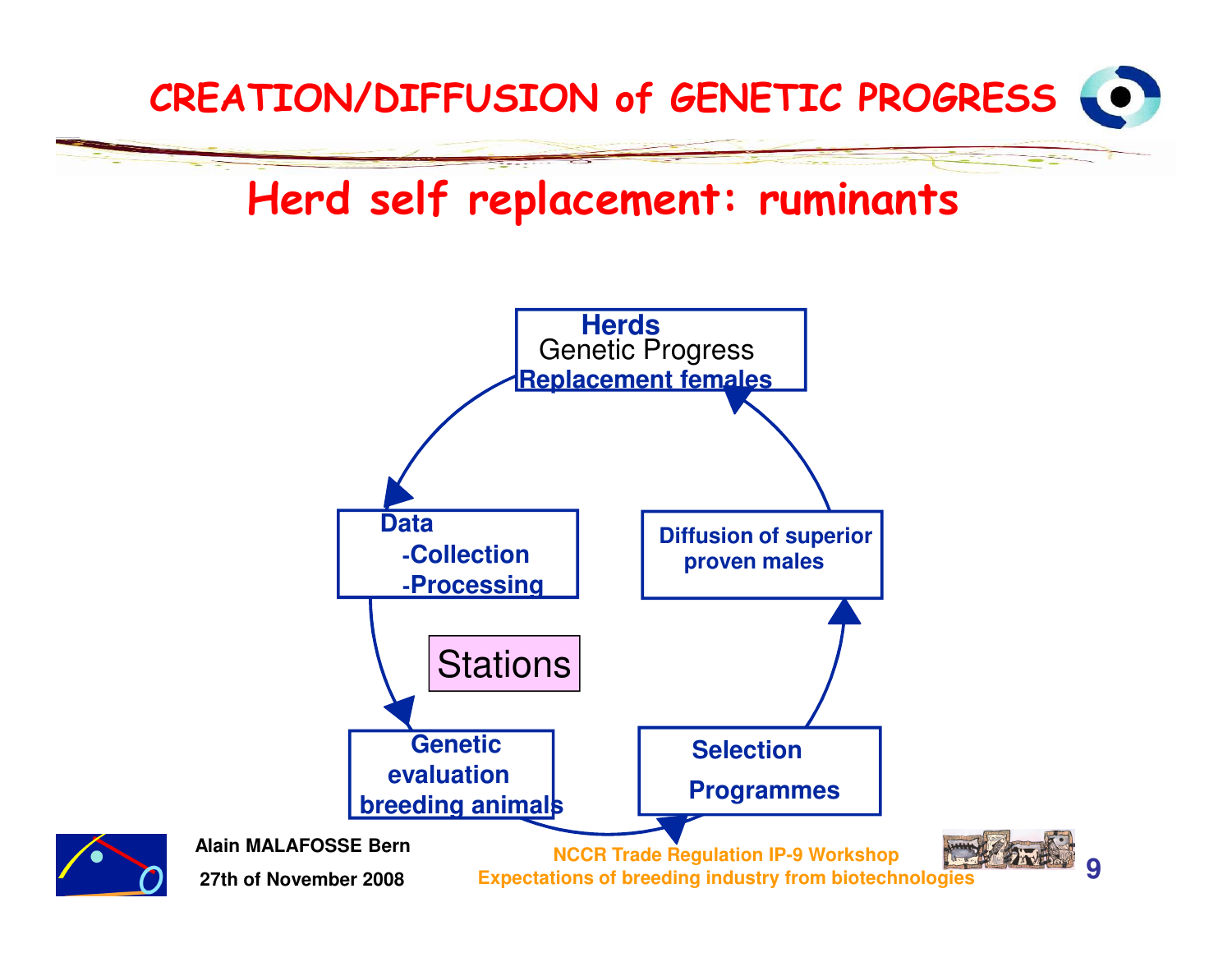

**Without self replacement :pigs-poultry importation, cross breeding**

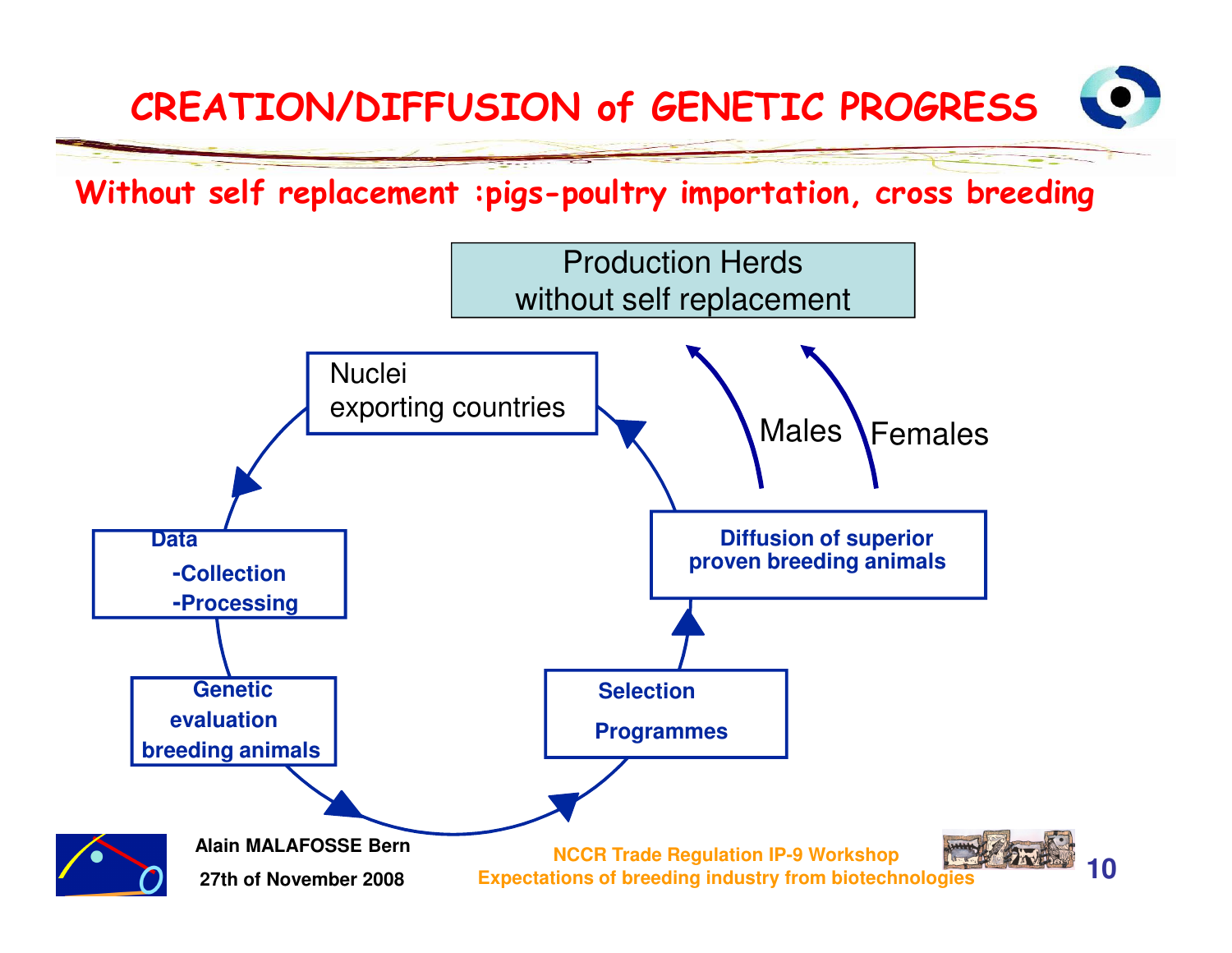# **Short history of biotechnologies**



# **in animal breeding (cattle) -1**

| Date         | Technology                                    | Use of technology                                     |
|--------------|-----------------------------------------------|-------------------------------------------------------|
| Late 30 ties | <b>Artificial Insemination</b>                | <b>Reproduction</b>                                   |
| Mid 60 ties  | <b>Revolution !!</b><br><b>Semen freezing</b> | <b>Progeny testing Semen</b><br>exchanges             |
| 70 ties      | Embryo transfer in vívo                       | <b>Reproduction +</b><br><b>Management of nucleus</b> |
| 80 ties      | In vitro fertilisation                        | id                                                    |
| 1987         | <b>Sexed semen: Johnson</b><br>publication    | Choice of sex calves by<br>farmers                    |
| 05/07/1996   | <b>Somatic cell cloning: Dolly</b>            | <b>Multiplication of</b><br>genomes                   |



**Alain MALAFOSSE Bern**

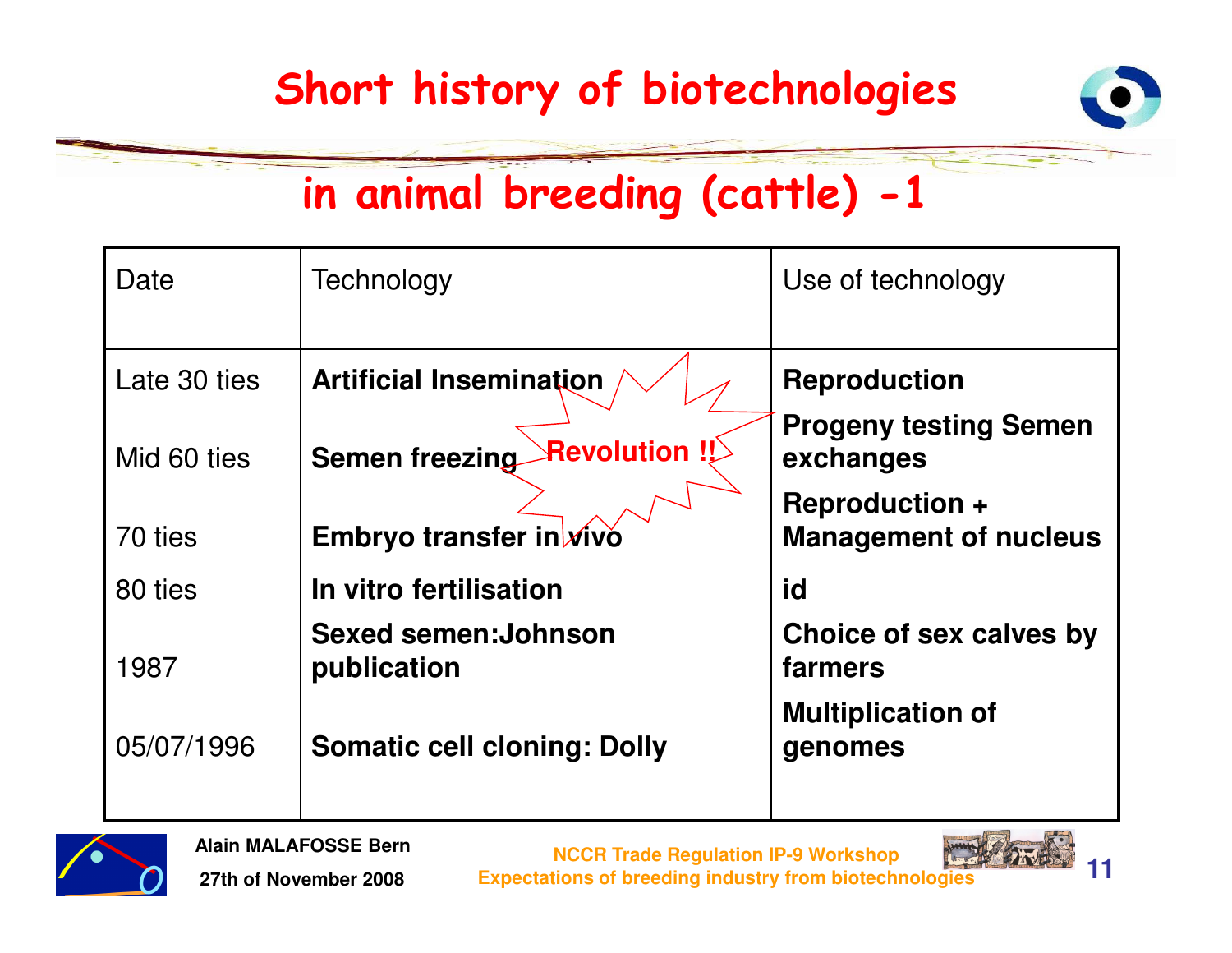# **Short history of biotechnologies**



# **in animal breeding (cattle) -2**

| Date    | Technology                            | Use of technology                                                  |
|---------|---------------------------------------|--------------------------------------------------------------------|
| 90 ties | <b>PCR</b> patent                     | Development of molecular markers :<br>microsat, mapping of genomes |
|         | <b>Molecular genetics</b>             | First programmes for QTL detection                                 |
|         | <b>Molecular genetics</b>             | Detection of genes of interest and defects                         |
| 2001    | <b>Marker assisted</b><br>selection 1 | <b>Improvement of Selection programmes</b>                         |
| 2008    | <b>Marker assisted</b><br>selection 2 | Improvement of Selection programmes                                |
| 2008    | <b>Genomic selection</b>              | <b>Improvement of Selection programmes</b><br><b>Revolution!!</b>  |



**Alain MALAFOSSE Bern27th of November 2008**

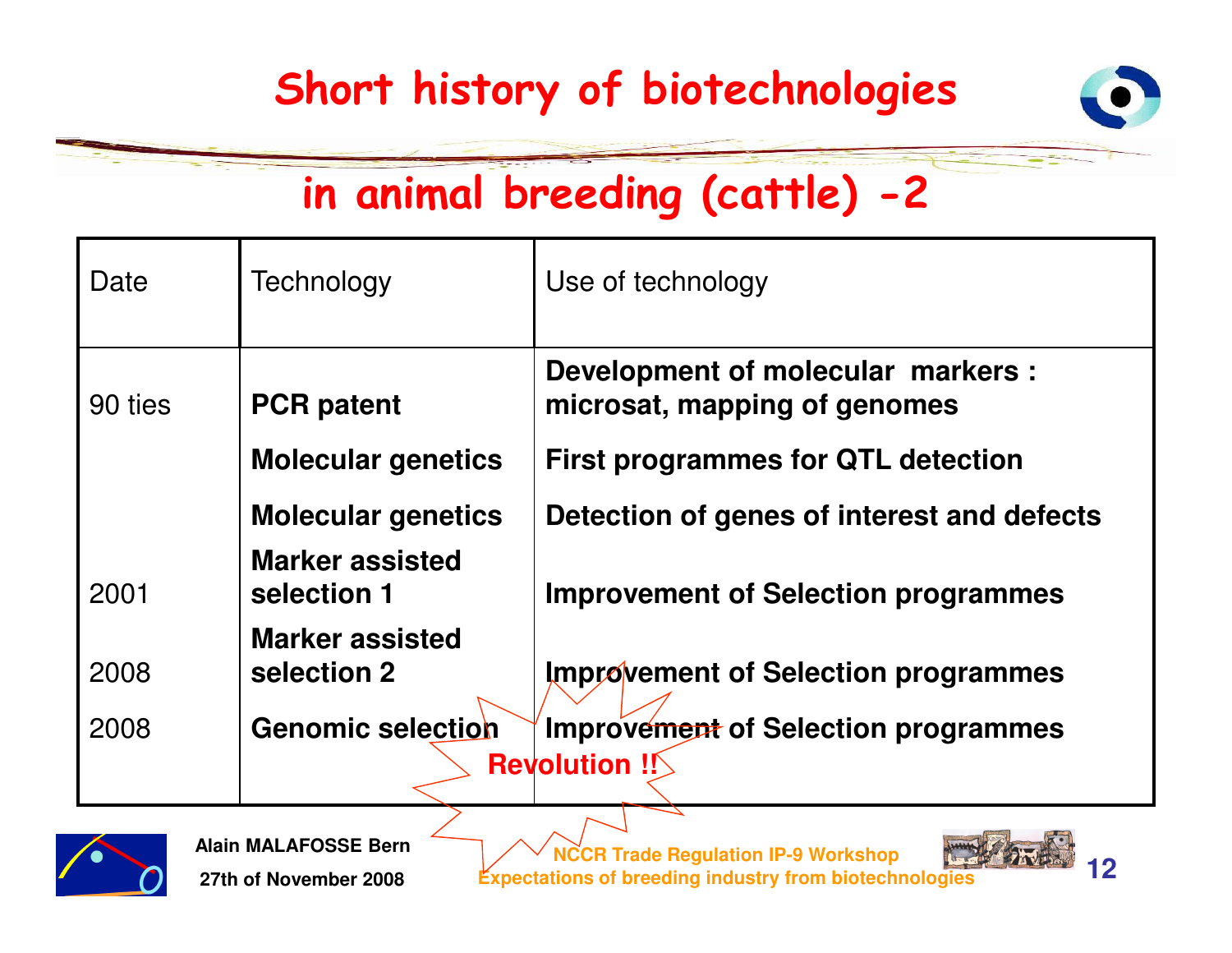



## **in animal breeding -summary**

- **Improving of herd efficiency**
	- *- adaptation of gene make-up to economic conditions*
	- *- new tools for breeding management (to save time,work, simplification)*
- **Biotechnologies aim at :**
	- *- offer new services to farmers*
	- *- offer new products*
- **Biotechnologies improve efficiency of selection programmes.**



**Alain MALAFOSSE Bern**

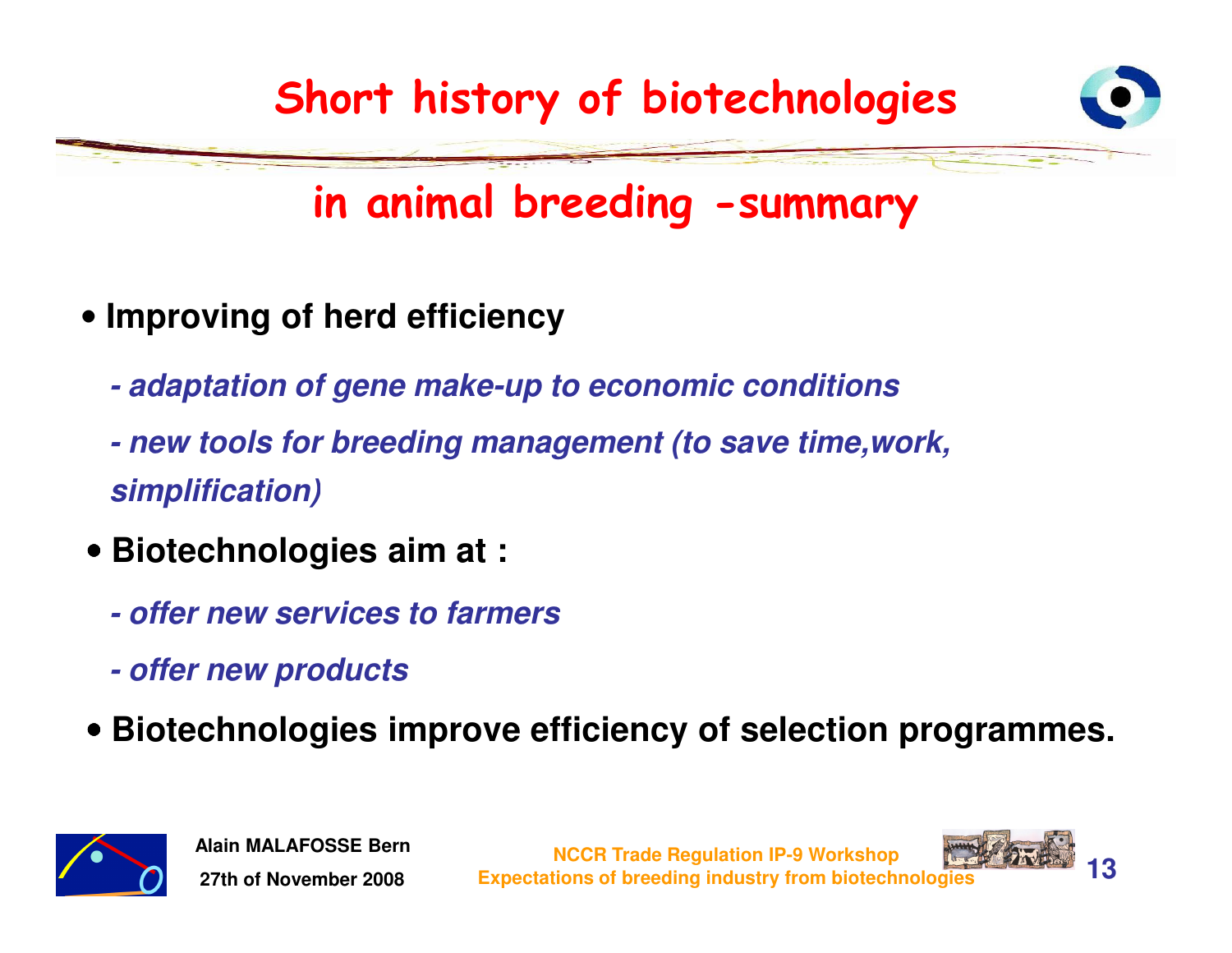



## **of genetic progress**

- **To get more progeny from superior animals:**
	- **-** *Artificial insemination*
	- *- Embryo production and transfer (ET)*
	- *- Cloning*
- **To choose sex of the progeny**
	- **-** *Embryo sexing*
	- *- Sperm sexing (flow cytometry)*



**Alain MALAFOSSE Bern**

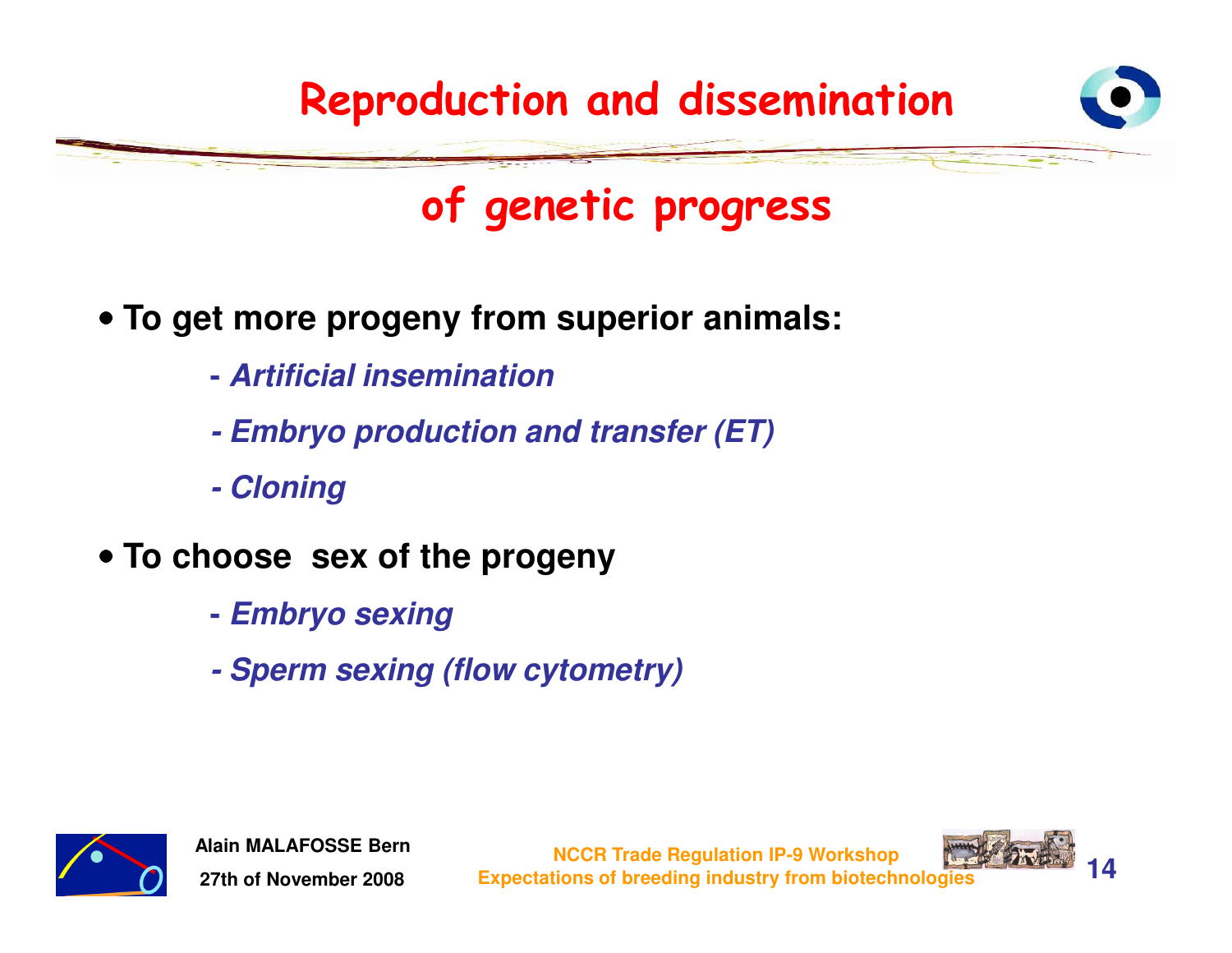

- **First biotechnology in animal breeding:**
	- *-Implemented in any species and any type of production*
	- *- Efficient, easy to implement, cheap*
	- *- Vehicle of genetic progress and improving health status*
- **First tool to create genetic progress:**
	- **-** *Planned mating to breed parents for the next generation*
	- *- Progeny test and development of selection programmessemen exchange*



**Alain MALAFOSSE Bern27th of November 2008**

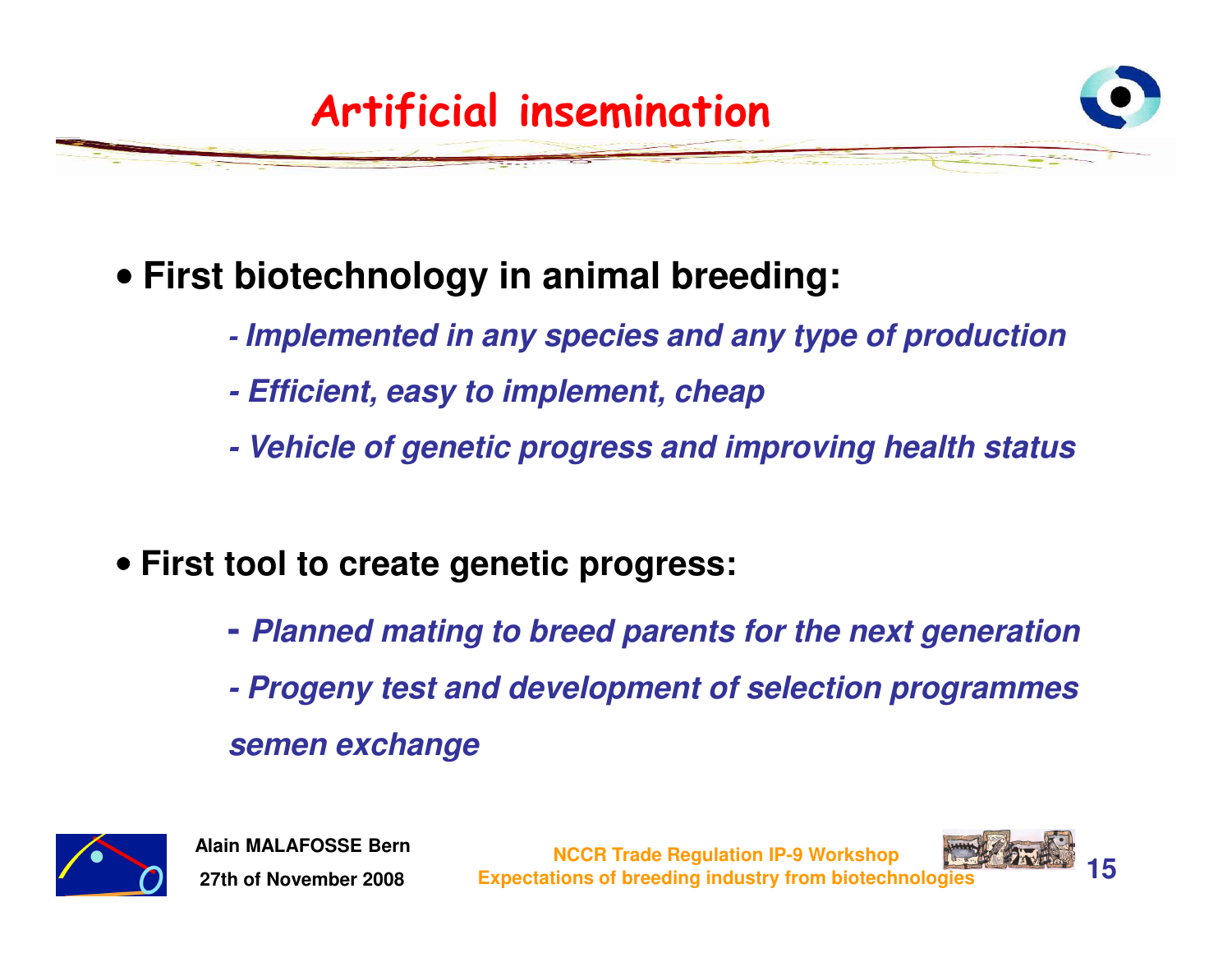## **Embryo production and transfer**



- **Improving female prolificacy in cattle:**
	- *-5 embryos/ flush = 2.5 calves (may be repeated )*
	- *- Efficiency improved by IVF (less reproduction disorders)*
	- *- Instead of 1 calf/ cow/year : several scores by year*
- **To create genetic progress:**
	- **-***Management of nuclei to produce next generation*
	- *- Improving selection intensity on dam sires*
	- *- Reducing generation interval (bulls or dams from very young dams)*
	- *- Improving of exchanges of genomes between countries instead of trading living animals*
- **Connexion with molecular techniques:**
	- **-** *Embryo sexing: very accurate, good pregnancy rates*
	- *- Genotyping for simple genes (gene of interest, genes defects) or for Markers Assisted Selection (early step selection)*



**Alain MALAFOSSE Bern**

**27th of November 2008**

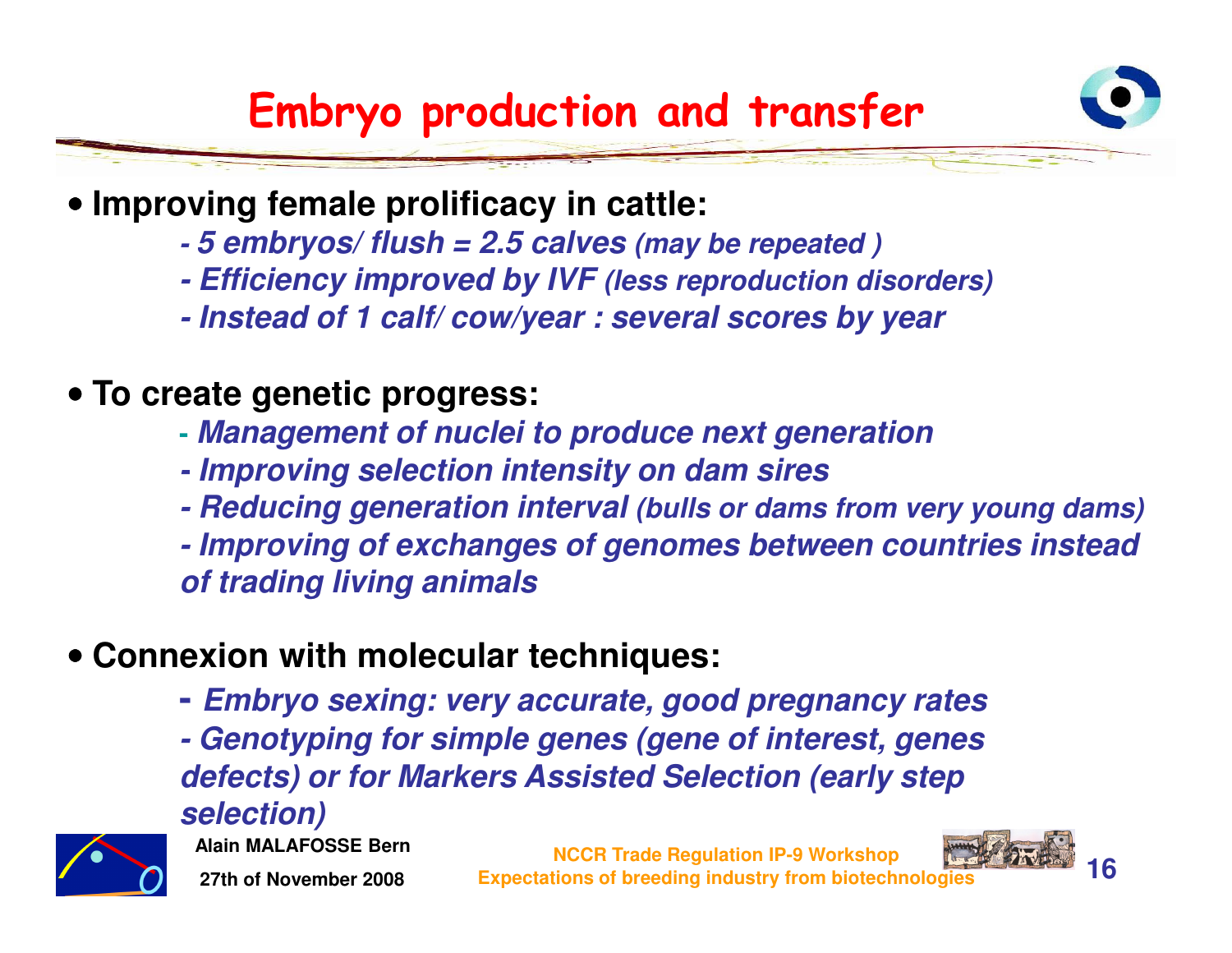# **SCNT\* Cloning: current and possible usage**

- • **No practical benefit at the moment**
	- **not currently applied in regular breeding programmes of production animals in EU**
- • **Important options for the future**
	- **animal breeding and production take place in a global environment with an increasing role of biotechnologies**
	- **EU cannot afford to become detached from the further development**
	- **when animal cloning would be forbidden as technology support tool for animal breeding and production now, this will have an important signal function and serious consequences**
		- •**Research and innovation**
		- **Competitiveness animal breeding and production Europe**•
		- *\* Somatic Cell Nuclear Transfer*



**Alain MALAFOSSE Bern**

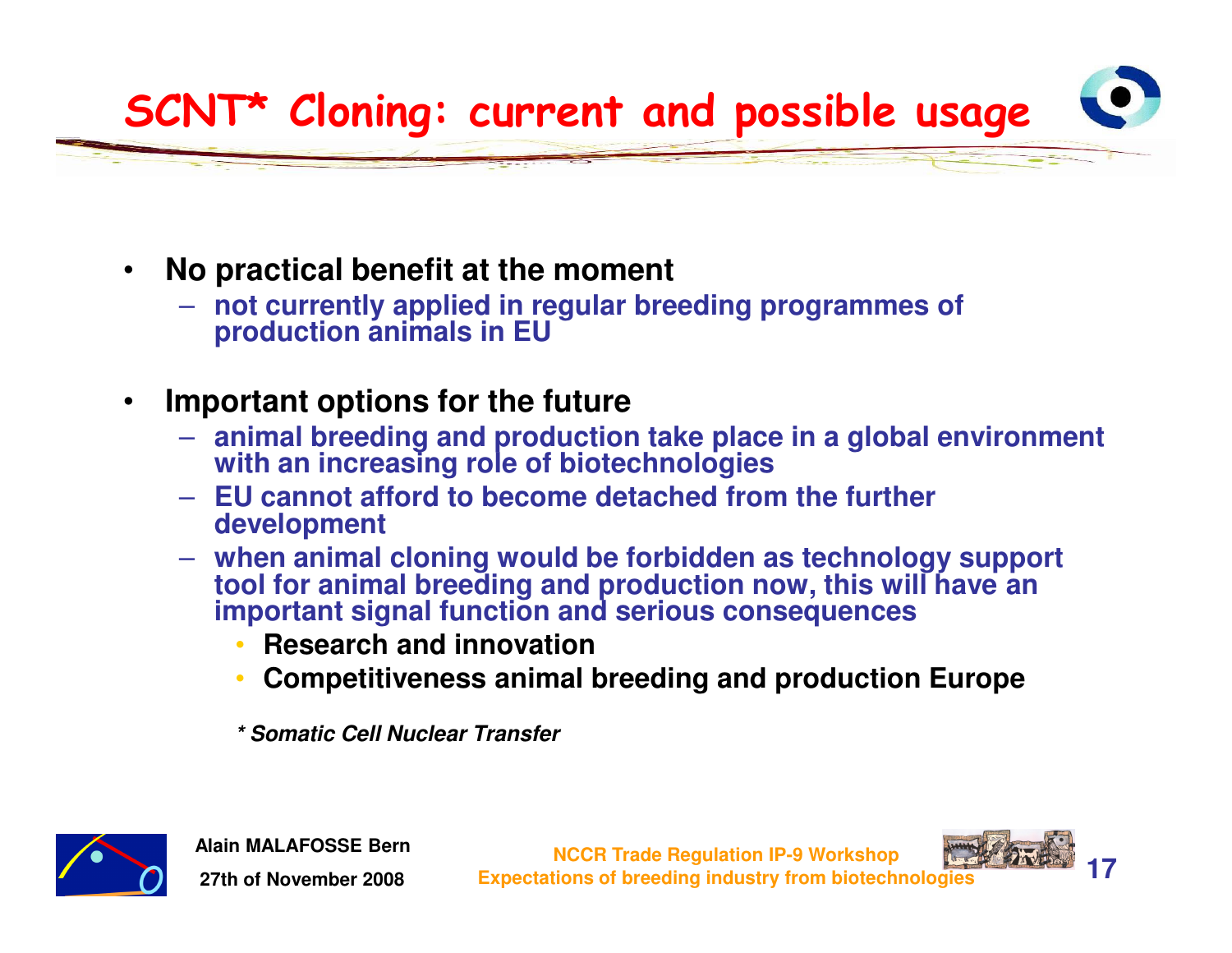# **SCNT Cloning - Potential Applications**

- •**Research – improving knowledge of biology**
- •**Insurance – safeguarding valuable animals**
- •**Conservation – increasing animal numbers**
- $\bullet$ **Biosecurity – international trade in genetics**
- $\bullet$ **Dissemination of improved genetics**
- •**Niche roles in breed improvement**

**As cloning technology has significantly improved during recent years, the global use of SCNT cloning for farm animals may appear earlier than we can foresee now**



**Alain MALAFOSSE Bern**

**NCCR Trade Regulation IP-9 WorkshopExpectations of breeding industry from biotechnologies** 

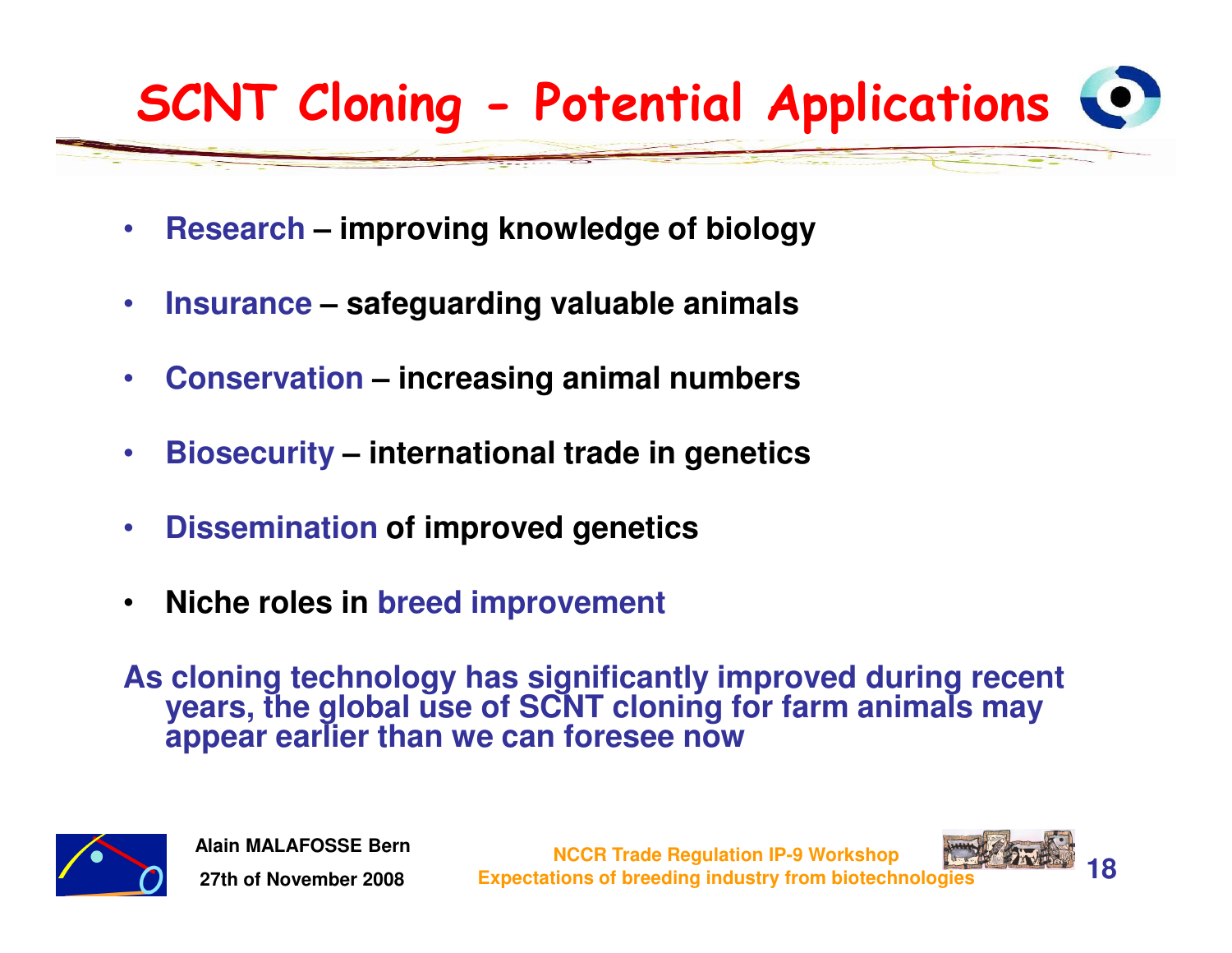



- •**To improve management of herd replacement**
- $\bullet$ **To improve genetic pogress at herd level**
- • **State of the art:**
	- **Sexed semen straw production:7/hour (2mil cells)**
	-
	-
	-
- 
- Waste 85% of sperm cells<br>
Units contain about 90% of X sperm<br>
Pregnancy rate on heifers:30% lower<br>
Interesting in the current situation of:<br>
Lack of heifers and low prices for bull calves<br>
Good milk price<br>
R
	-
	-



**27th of November 2008**

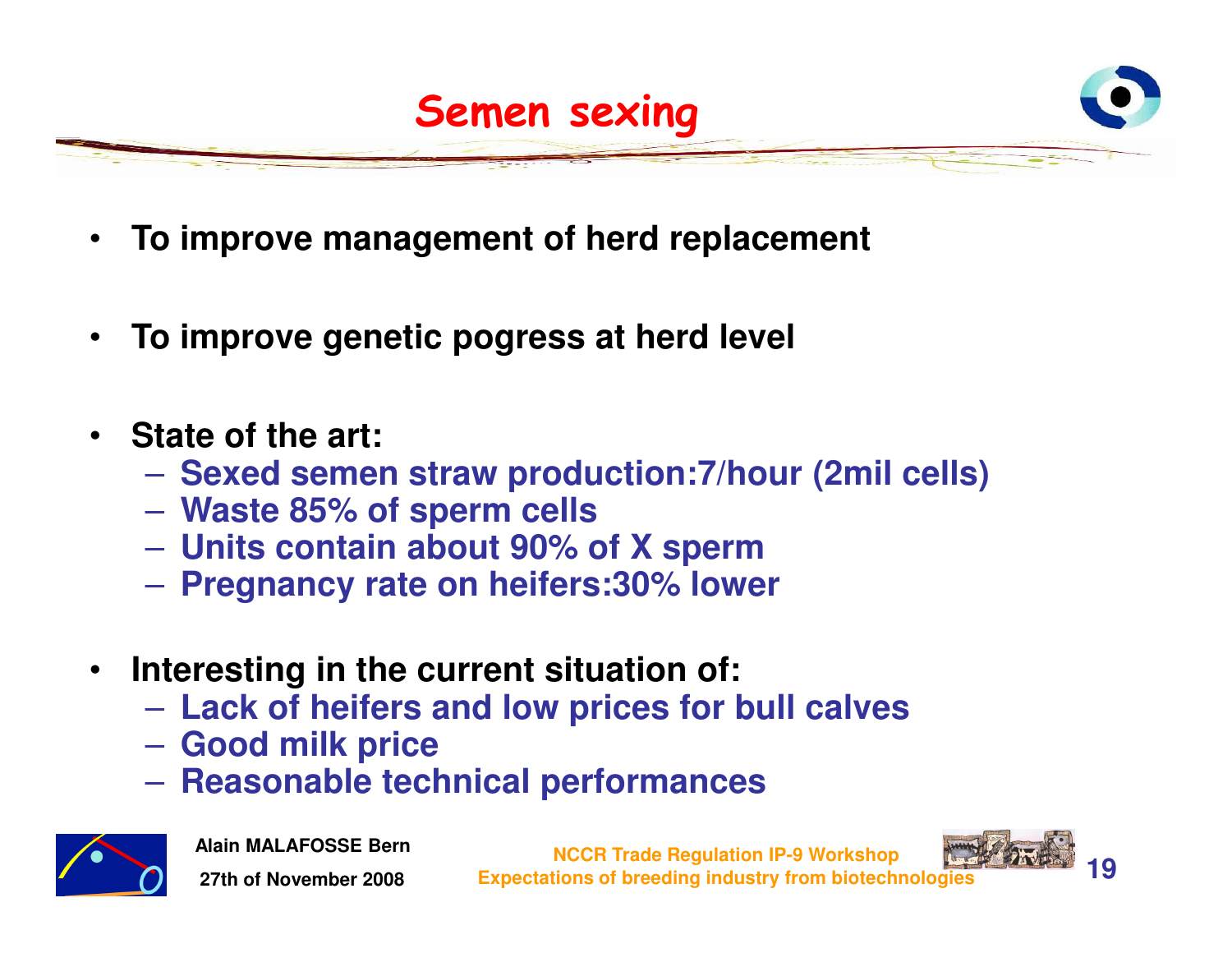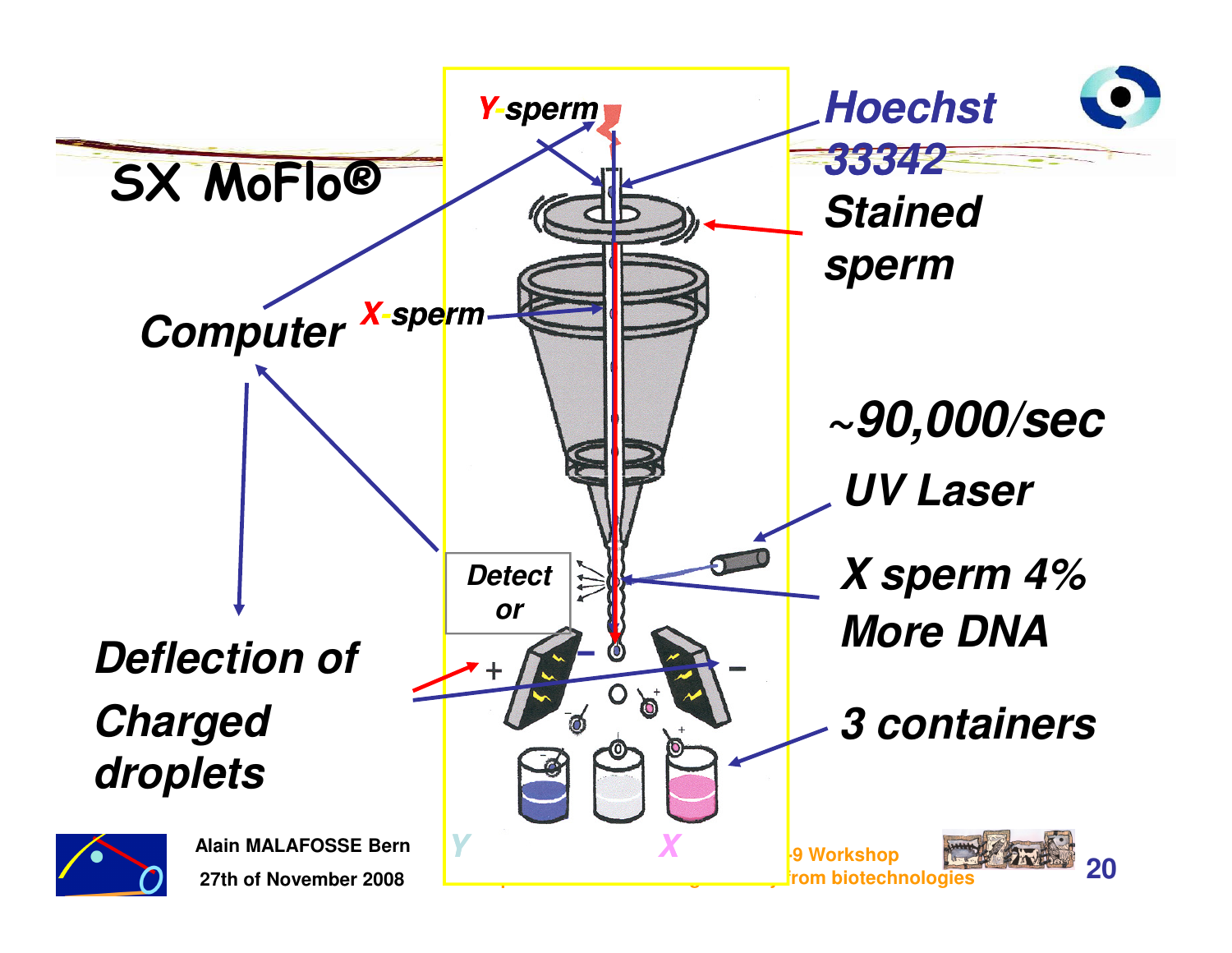# **Molecular genetics: practical use**

- • **To improve quality of records thanks to markers:**
	- **Identification, traceability, parentages**
- **To eradicate gene defects**
	- **BLAD, CVM, Mule foot, PrP (scrappy), halothan...**
- • **To genotype for simple genes of interest**
	- **Kaseïne-Kappa,Alpha S1,DGAT1,GrH,Mh,RN…**
	- Co<mark>l</mark>or



**Alain MALAFOSSE Bern**



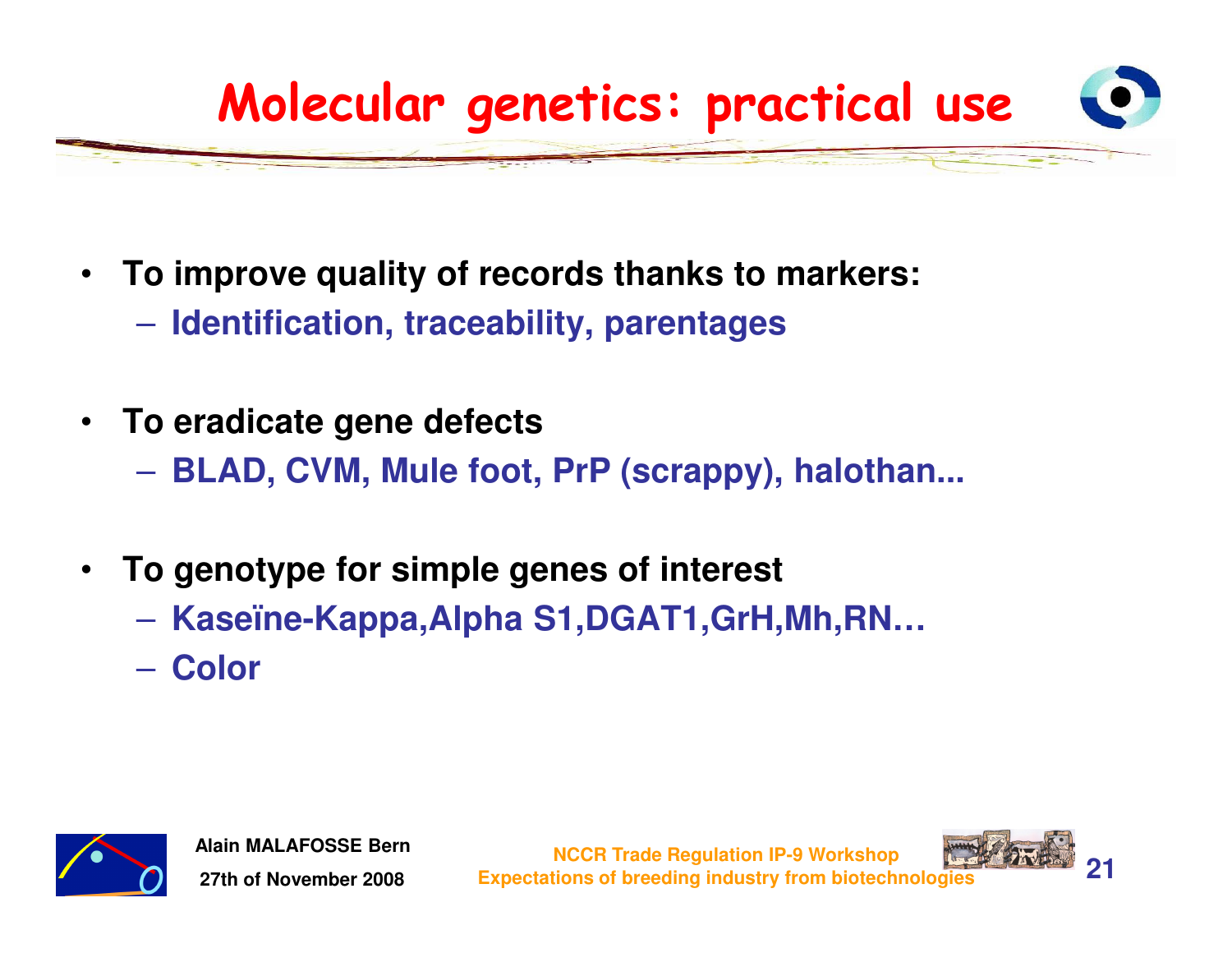

- $\bullet$  **Association of genome area controlling selected traits with markers (high density of SNP)**
- • **Calculation of markers effects on these area (Quantitative Trait Loci) or the whole genome (Genomic selection)**
- $\bullet$  **Calculation of early EBV\* with good accuracy (combining makers effect + rest of genome)**
- *\* Estimated Breeding Value*



**27th of November 2008**

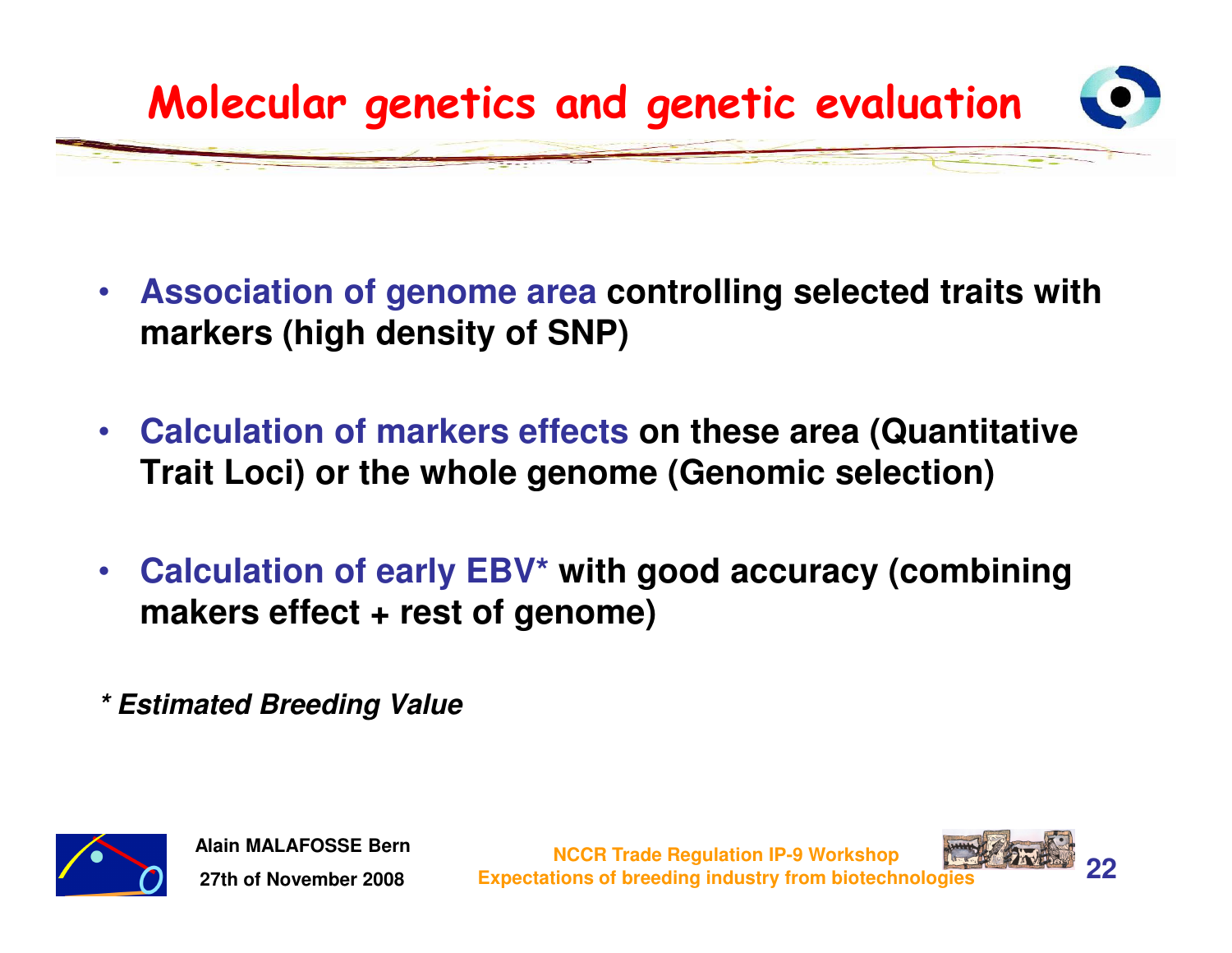# **Consequences 1- on genetic evaluation**

- **Selection of candidates at very early stage**
- $\bullet$ **Female may get an accurate EBV**
- **Need a continuous assessment of markers effect: genetic evaluation on farm or station is still necessary, but questions on progeny test**
- •**Homogenous reliability between traits**
- •**New traits\* are easy to take into account**
- **\* For instance on longevity…**



**Alain MALAFOSSE Bern**

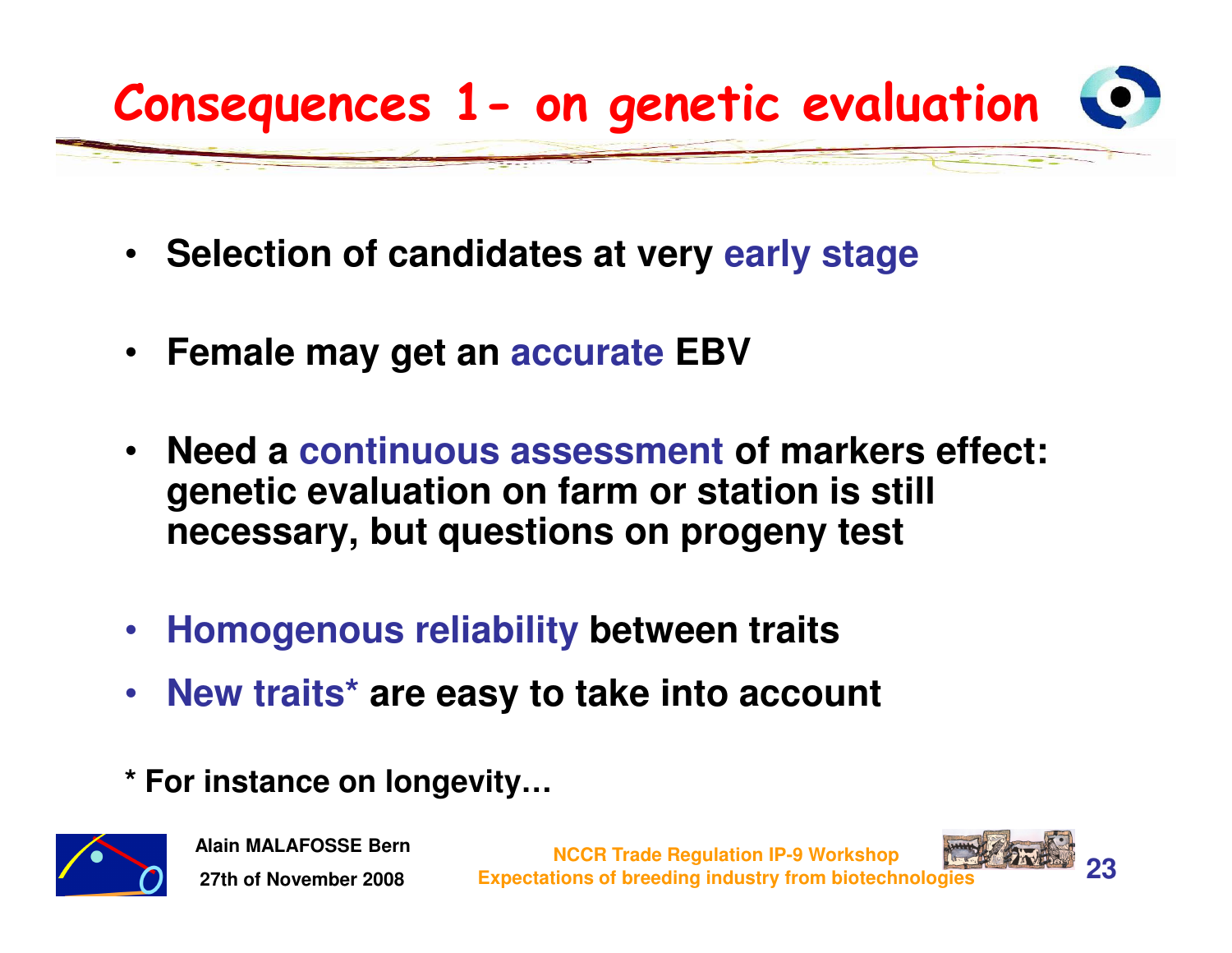# **EBV Milk Holstein without markers**

#### **Reliability of EBV 2004 < 0,30**





**Alain MALAFOSSE Bern27th of November 2008**

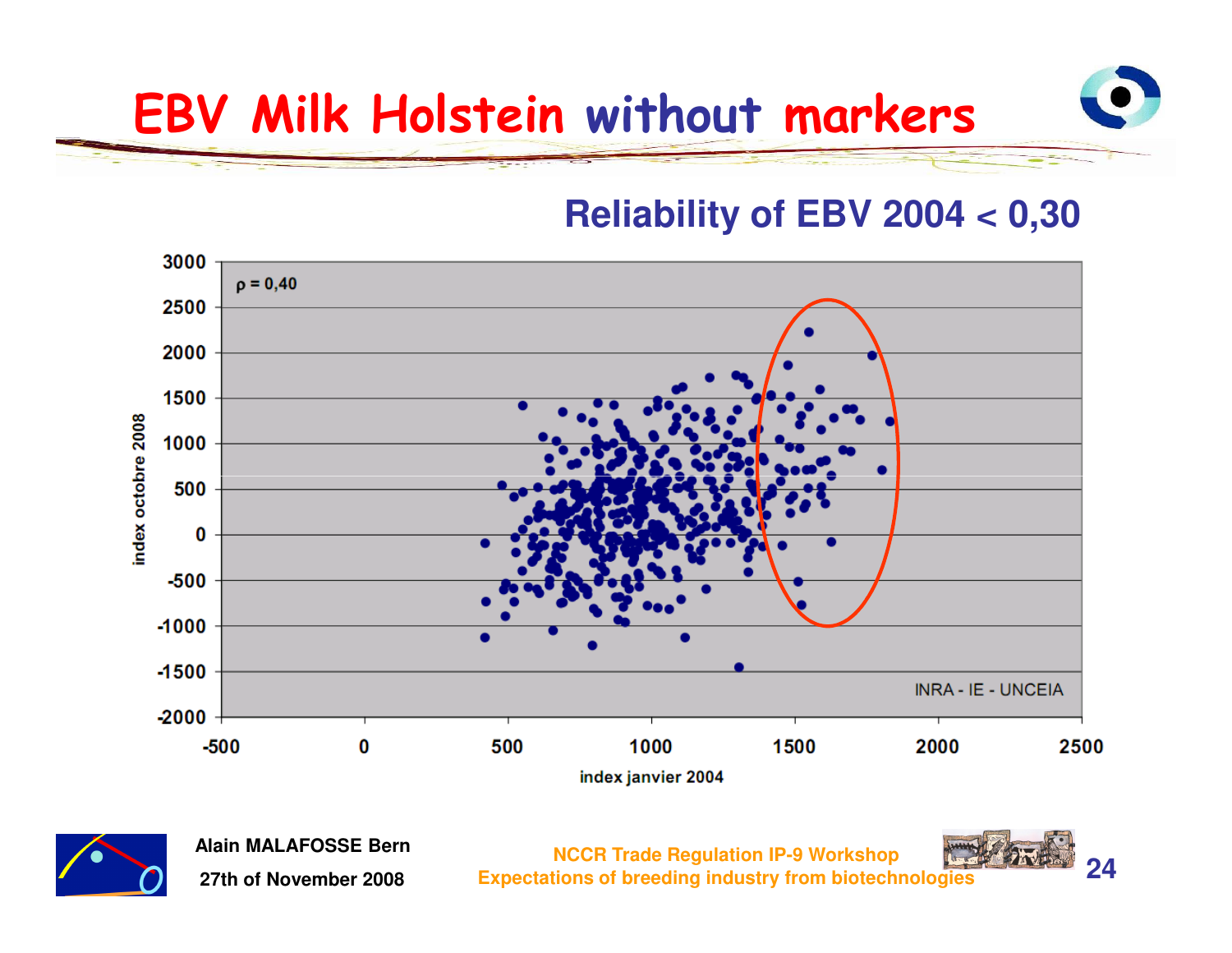

#### **Reliability of EBV 2004 > 0,50**





**Alain MALAFOSSE Bern27th of November 2008**

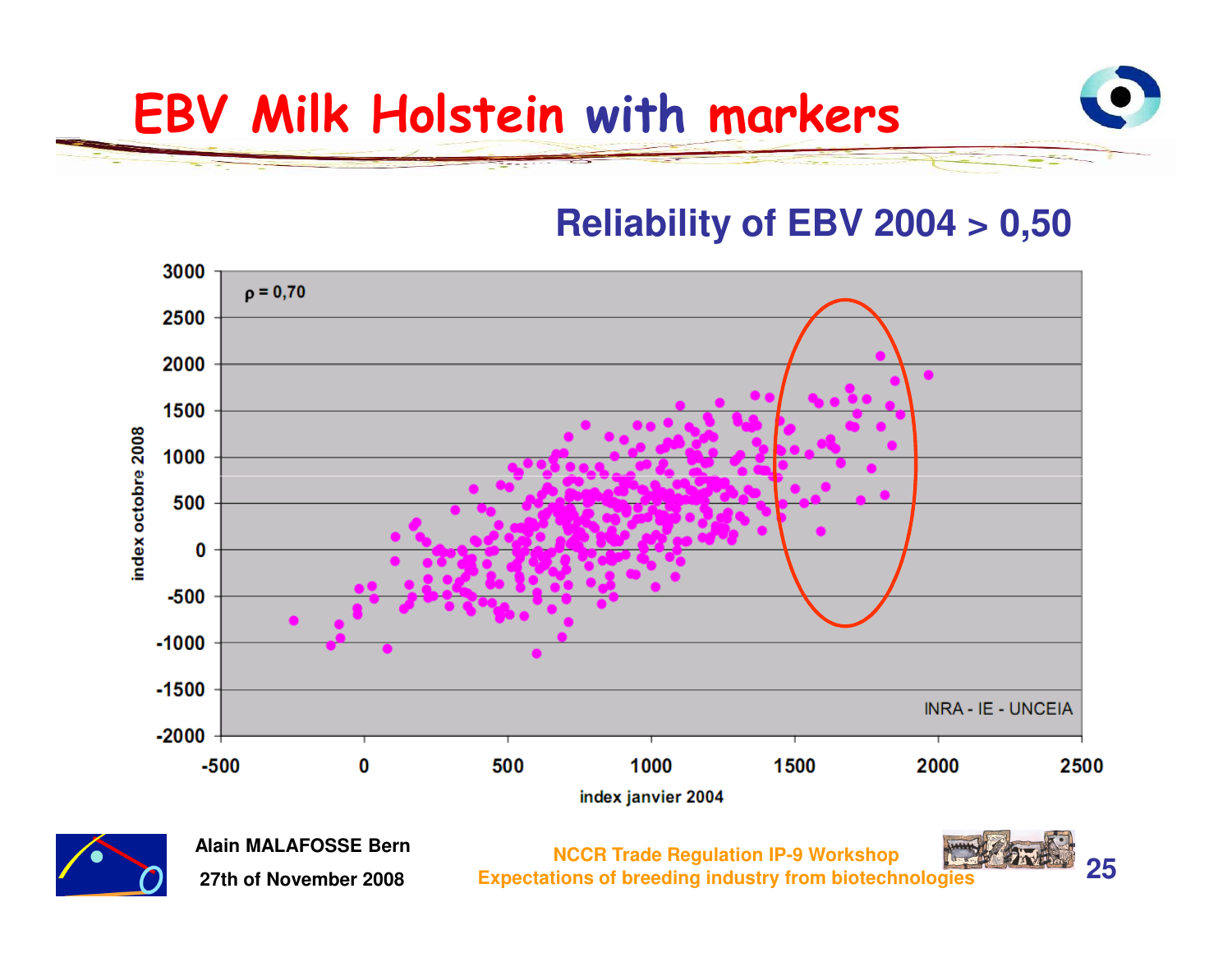

- • **Need to test many young candidates but test capacity is no more at stake**
- $\bullet$  **Early EBV: possibility of use young bulls without PT**–*Reducing of costs*
- • **Huge changes to be expected in:**
	- $\mathcal{L}_{\mathcal{A}}$  , and the set of the set of the set of the set of the set of the set of the set of the set of the set of the set of the set of the set of the set of the set of the set of the set of the set of the set of th **Programme structures (access to MG EBV system)**
	- $\mathcal{L}_{\mathcal{A}}$  , and the set of the set of the set of the set of the set of the set of the set of the set of the set of the set of the set of the set of the set of the set of the set of the set of the set of the set of th **Semen diffusion-production**
	- –**Import x export**



**27th of November 2008**

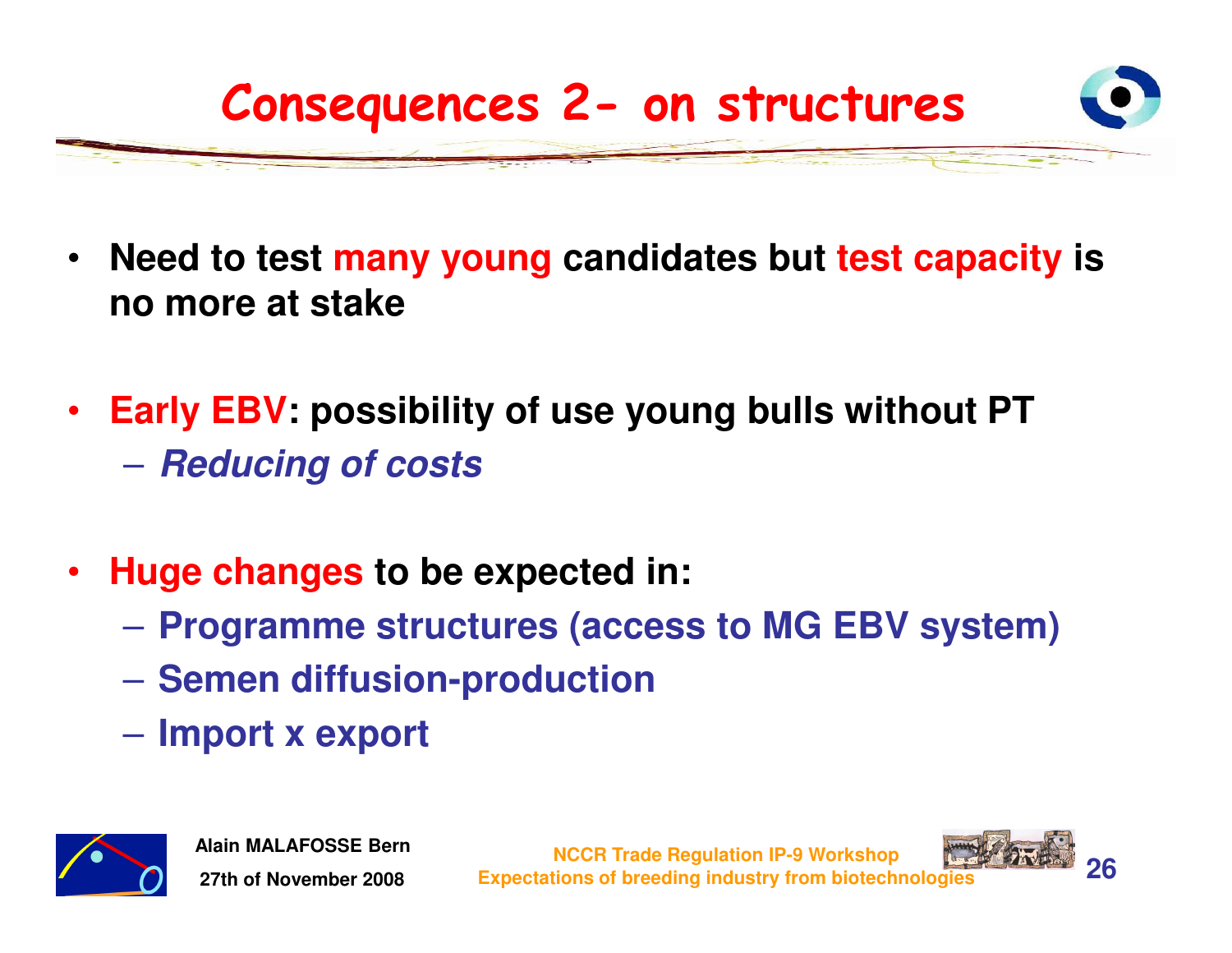# **Access to gene resources**



- **Ruminants: Biology: one calf per year**
	- **Obligatory involvement of many + global exchange**
	- **"Free" access to the best animals, at least to their semen or embryos**
	- **Sense of collective property of genetics**
- **Pigs-poultry: Biology: more offspring**
	- **Use of hybrid vigour + closed breeding populations**
	- **Access via "membership cooperative" or company**
		- **- Pigs: via the cooperative or private company**
		- **Poultry: via private company**

#### **May biotechnologies change these principles?**



**Alain MALAFOSSE Bern**

**27th of November 2008**

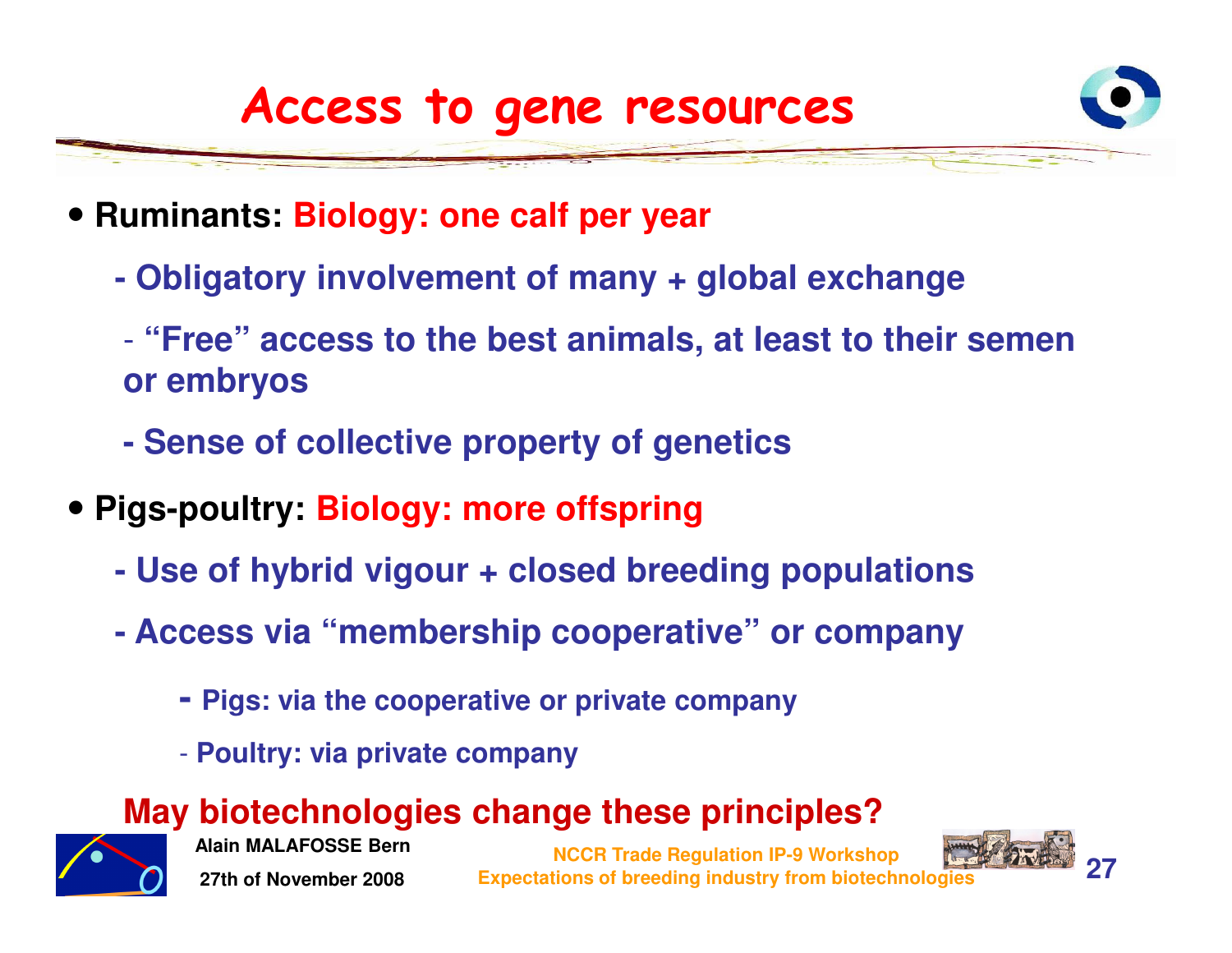**French tentative to define animal property right( 1994)**

• **Identified risk: jeopardising the collective traditional breeding by biotechnology providers**

- **Patent law allows to patent genes if they are changed**
- **GM Animals and their progeny may be patented**
- **Breeds and their names are not protected in Europe**

**Possible items for discussion**

- **Animal property right (analogy with plant breeders right)**
- Protection of Animal Selected Populations (selected by the<br>owner of the property right, complementary to patents
- **Right to control the use of breeding animals and of the genetic material.**

#### **Could be an input to discuss at the EU level (biotechnology directive)**



**Alain MALAFOSSE Bern**

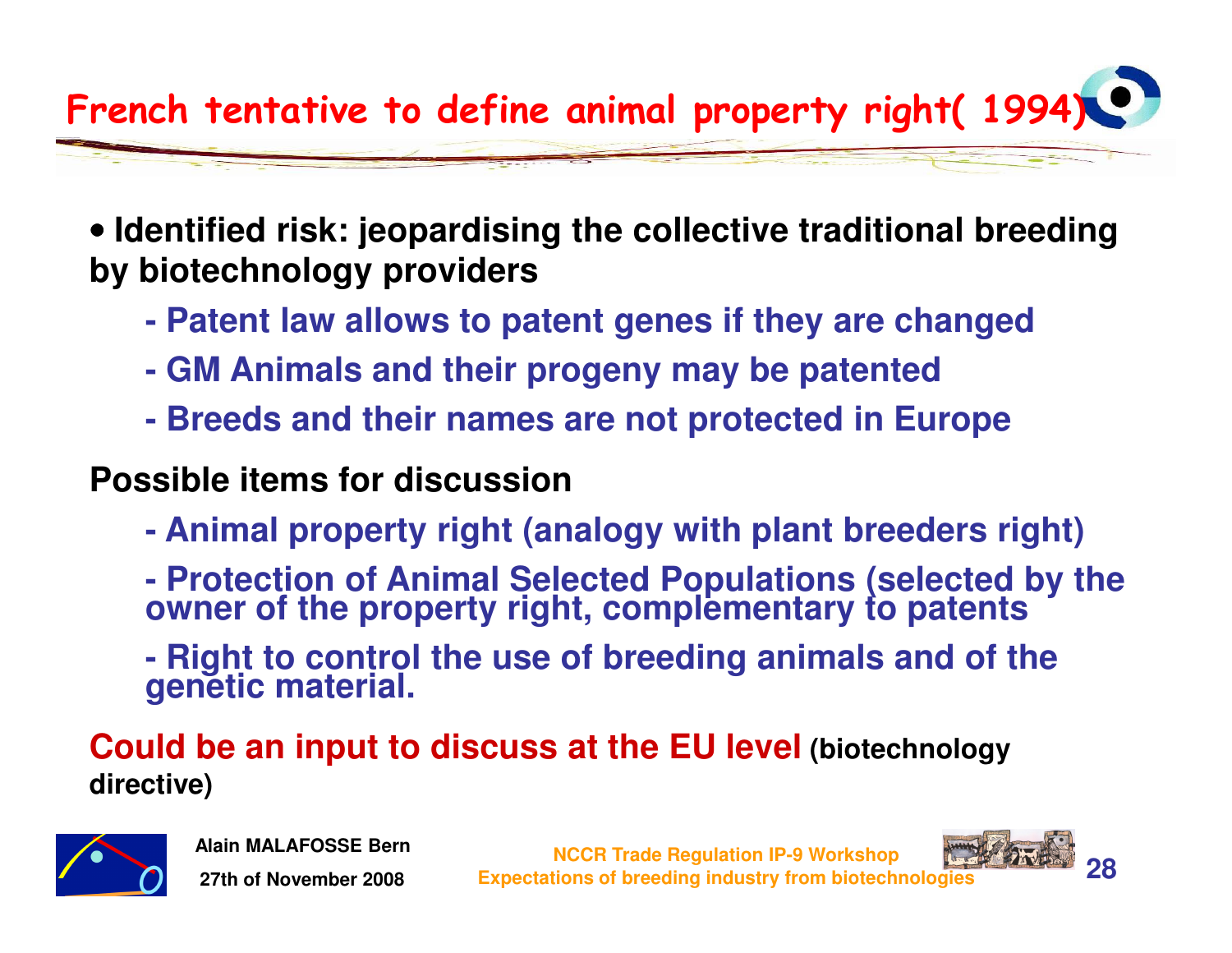**Conclusion**



- • **The breeding industry relays on biotechnologies to develop and to progress**
- • *It's goal is to improve animal farming operations, in simplifying farmers work and in bringing genetic progress*
- • **The implementation of biotechnologies is profitable in economical terms but the first payee is the farmer**
- • *Research is essential to improve or to develop new biotechnologies*
- *Public transparency and discussion are important* •
- • **Investments, mastering of research projects, intellectual property rights, maintaining knowhow, transparency, dialogue and capacity of assessing offers on the market are at stake for breeding industry**



**27th of November 2008**